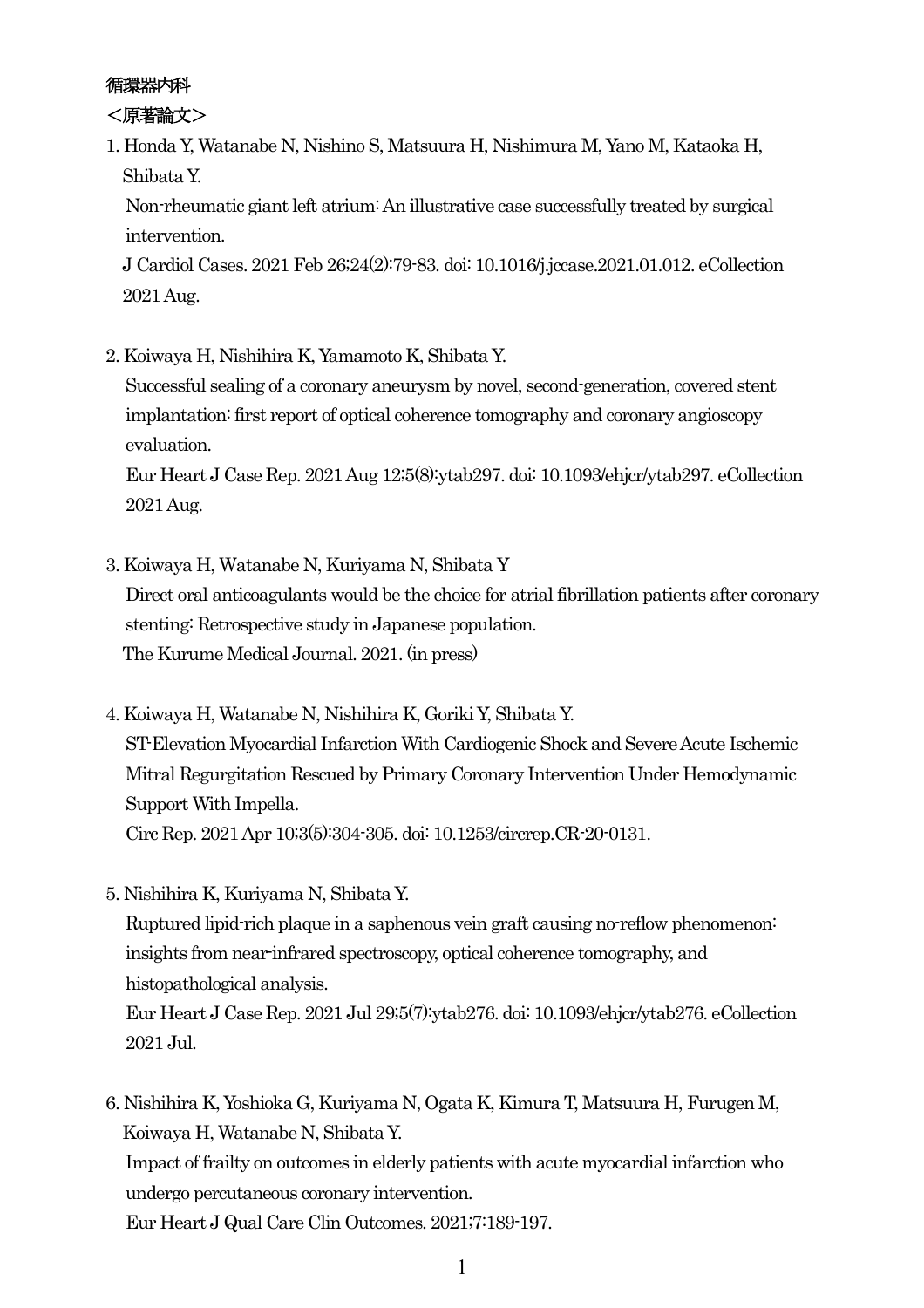- 7. Kadooka K, Miyachi H, Kimura T,Asano K, Onodera K, Masunaga N, Ko T, Takahashi K, Sangen H, Nakata J, Kato K, Hosokawa Y, Tara S,Akutsu K, Yamamoto T, Shibata Y, Shimizu W Non-cardiovascular disorders in a contemporary cardiovascular intensive care unit in Japan Journal of Cardiology, Volume 78, issue2, August 2021, Pages 166-171
- 8. Furugen M, Watanabe N, Shun Nishino, Kimura T, Keiichi Ashikaga, Kuriyama N, Shibata Y Impact of osteogenic activity on degenerative aortic valve disease in patients with osteoporotic hip fracture Journal of Cardiology : vol 78 (5) : 423-430, 2021
- 9. Hoshiyama T, Ashikaga K, Tsujita K, Shibata Y. Efficacy of cryo-ablation during atrioventricular nodal reentrant tachycardia. Heart Vessels. 2021 Apr;36(4):541-548. doi: 10.1007/s00380-020-01717-7. Epub 2020 Oct 28.
- 10. Yoshioka G, Natsuaki M, Goriki Y, Shinzato K, Nishihira K, Kuriyama N, Shimomura M, Inoue Y, Nishikido T, Hongo H, Kaneko T, Kamishita K, Yokoi K, Yajima A, Sakamoto Y, Tago M, Kawaguchi A, Yamaguchi T, Asaka M, Kotooka N, Sonoda S, Hikichi Y, Shibata Y, Node K. Serum Albumin and Bleeding Events After Percutaneous Coronary Intervention in Patients With Acute Myocardial Infarction (from the HAGAKURE-ACS Registry). Am J Cardiol. 2022 Feb 15;165:19-26. doi: 10.1016/j.amjcard.2021.10.043. Epub 2021 Dec 7.
- 11. Goriki Y, Yoshioka G, Natsuaki M, Shinzato K, Nishihira K, Kuriyama N, Shimomura M, Inoue Y, Nishikido T, Kaneko T, Yokoi K, Yajima A, Sakamoto Y, Tago M, Kawaguchi A, Yamamoto F, Tanaka A, Yamaguchi T, Shiraki A, Asaka M, Kotooka N, Sonoda S, Hikichi Y, Shibata Y, Node K. Simple risk-score model for in-hospital major bleeding based on multiple blood variables in patients with acute myocardial infarction.

Int J Cardiol. 2022 Jan 1;346:1-7. doi: 10.1016/j.ijcard.2021.11.046. Epub 2021 Nov 19.

12. Nishihira K, Honda S, Takegami M, Kojima S, Asaumi Y, Suzuki M, Kosuge M, Takahashi J, Sakata Y, Takayama M, Sumiyoshi T, Ogawa H, Kimura K, Yasuda S; JAMIR investigators. Impact of bleeding on mortality in patients with acute myocardial infarction complicated by cardiogenic shock.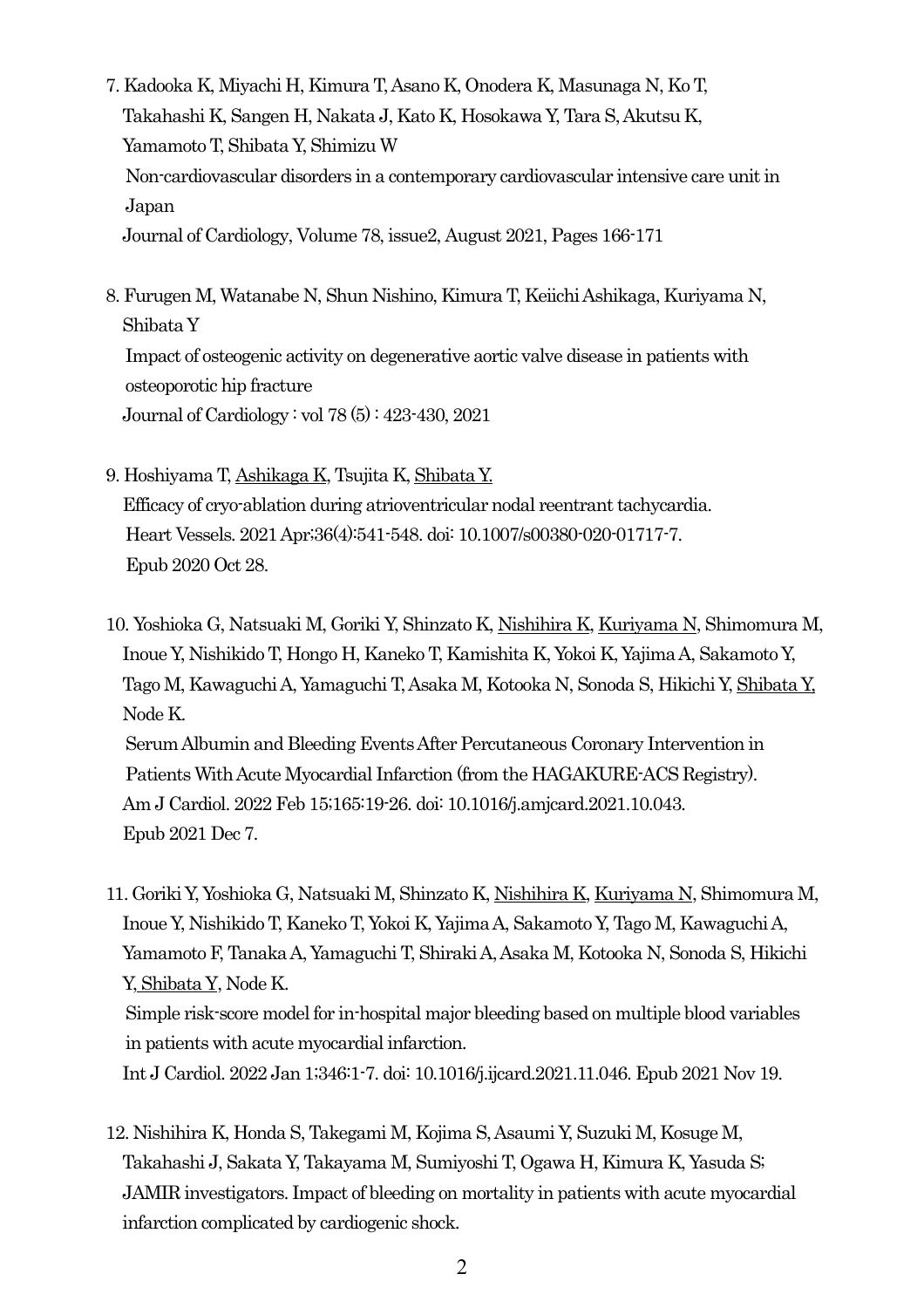Eur Heart J Acute Cardiovasc Care. 2021;10:388-396.

13. Yoshioka G, Tanaka A, Nishihira K, Natsuaki M, Kawaguchi A, Watanabe N, Shibata Y, Node K.

Prognostic impact of follow-up serum albumin after acute myocardial infarction. ESC Heart Fail. 2021;8:5456-5465.

- 14. Goriki Y, Tanaka A, Nishihira K, Kuriyama N, Shibata Y, Node K. A novel prediction model of acute kidney injury based on combined blood variables in STEMI. JACC: Asia. 2021;1:372–381.
- 15. Matsuura H, Watanabe N, Shibata Y, Asada Y. Combination of echocardiography and emergency endomyocardial biopsy for suspected myocarditis in the cardiovascular emergency medical care. J Echocardiogr. 2021 Jun;19(2):86-94. doi: 10.1007/s12574-021-00521-0. Epub 2021 Mar

16. Wada H, Ogita M, Suwa S, Nakao K, Ozaki Y, Kimura K, Ako J, Noguchi T, Yasuda S, Fujimoto K, Nakama Y, Morita T, Shimizu W, Saito Y, Hirohata A, Morita Y, Inoue T, Okamura A, Mano T, Wake M, Tanabe K, Shibata Y, Owa M, Tsujita K, Funayama H, Kokubu N, Kozuma K, Uemura S, Tobaru T, Saku K, Oshima S, Nishimura K, Miyamoto Y, Ogawa H, Ishihara M; J-MINUET investigators. Long-Term Clinical Impact of Cardiogenic Shock and Heart Failure on Admission for Acute Myocardial Infarction. Int Heart J. 2021 May 29;62(3):520-527. doi: 10.1536/ihj.20-646. Epub 2021 May 15.

17. Izumi C, Miyake M, Fujita T, Koyama T, Tanaka H, Ando K, Komiya T, Izumo M, Kawai H, Eishi K, Yoshida K, Kimura T, Nawada R, Sakamoto T, Shibata Y, Fukui T, Minatoya K, Tsujita K, Sakata Y, Takegami M, Kimura T, Sugio K, Takita A, Nishimura K, Furukawa Y; BPV-AF Registry Group. Antithrombotic Therapy for Patients With Atrial Fibrillation and Bioprosthetic Valves - Real-World Data From the Multicenter, Prospective, Observational BPV-AF Registry. Circ J. 2022 Feb 25;86(3):440-448. doi: 10.1253/circj.CJ-21-0564. Epub 2021 Oct 29.

18. Iida O, Urasawa K, Shibata Y, Yamamoto Y, Ando H, Fujihara M, Nakama T, Miyashita Y, Mori S, Diaz-Cartelle J, Soga Y. Clinical Safety and Efficacy of Rotational Atherectomy in Japanese Patients with Peripheral Arterial Disease Presenting Femoropopliteal Lesions: The J-SUPREME and J-SUPREME II Trials.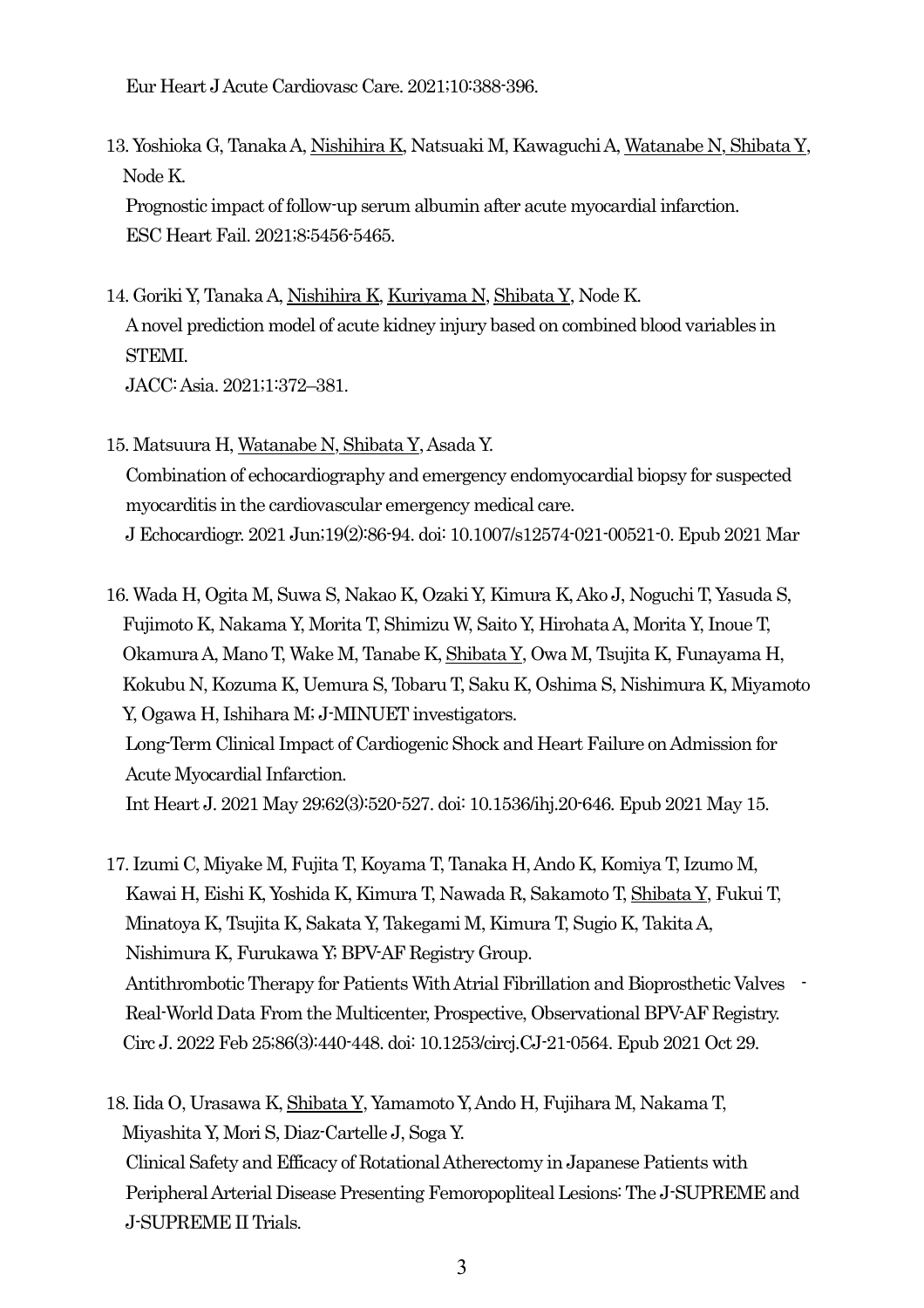J Endovasc Ther. 2022 Apr;29(2):240-247. doi: 10.1177/15266028211045700. Epub 2021 Sep 13.

19. Hashimoto T, Minami Y, Ako J, Nakao K, Ozaki Y, Kimura K, Noguchi T, Suwa S, Fujimoto K, Nakama Y, Morita T, Shimizu W, Saito Y, Hirohata A, Morita Y, Inoue T, Okamura A, Mano T, Hirata K, Tanabe K, Shibata Y, Owa M, Tsujita K, Funayama H, Kokubu N, Kozuma K, Uemura S, Tobaru T, Saku K, Oshima S, Nishimura K, Miyamoto Y, Ogawa H, Ishihara M; J-MINUET Investigators. Validation of the atherothrombotic risk score for secondary prevention in patients with acute myocardial infarction: the J-MINUET study. Heart Vessels. 2021 Oct;36(10):1506-1513. doi: 10.1007/s00380-021-01840-z. Epub 2021 Apr 21.

20. Sakakura K, Ito Y, Shibata Y, Okamura A, Kashima Y, Nakamura S, Hamazaki Y, Ako J, Yokoi H, Kobayashi Y, Ikari Y. Correction to: Clinical expert consensus document on rotational atherectomy from the Japanese association of cardiovascular intervention and therapeutics. Cardiovasc Interv Ther. 2021 Jan;36(1):19. doi: 10.1007/s12928-020-00749-0.

21. Soeda T, Okura H, Saito Y, Nakao K, Ozaki Y, Kimura K, Ako J, Noguchi T, Suwa S, Fujimoto K, Nakama Y, Morita T, Shimizu W, Hirohata A, Morita Y, Inoue T, Okamura A, Mano T, Hirata K, Tanabe K, Shibata Y, Owa M, Tsujita K, Funayama H, Kokubu N, Kozuma K, Uemura S, Toubaru T, Saku K, Oshima S, Miyamoto Y, Ogawa H, Ishihara M; J-MINUET investigators.

Clinical characteristics and in-hospital outcomes in patients aged 80 years or over with cardiac troponin-positive acute myocardial infarction -J-MINUET study. J Cardiol. 2021 Feb;77(2):139-146. doi: 10.1016/j.jjcc.2020.08.006. Epub 2020 Sep 13.

- 22. Saito S, Yamazaki S, Takahashi A, Namiki A, Kawasaki T, Otsuji S, Nakamura S, Shibata Y; Disrupt CAD IV Investigators. Intravascular Lithotripsy for Vessel Preparation in Severely Calcified Coronary Arteries Prior to Stent Placement - Primary Outcomes From the Japanese Disrupt CAD IV Study. Circ J. 2021 May 25;85(6):826-833. doi: 10.1253/circj.CJ-20-1174. Epub 2021 Feb 5.
- 23. Hashimoto Y, Ozaki Y, Kan S, Nakao K, Kimura K, Ako J, Noguchi T, Suwa S, Fujimoto K, Dai K, Morita T, Shimizu W, Saito Y, Hirohata A, Morita Y, Inoue T, Okamura A, Mano T, Wake M, Tanabe K, Shibata Y, Owa M, Tsujita K, Funayama H, Kokubu N, Kozuma K, Uemura S, Tobaru T, Saku K, Oshima S, Yasuda S, Ismail TF,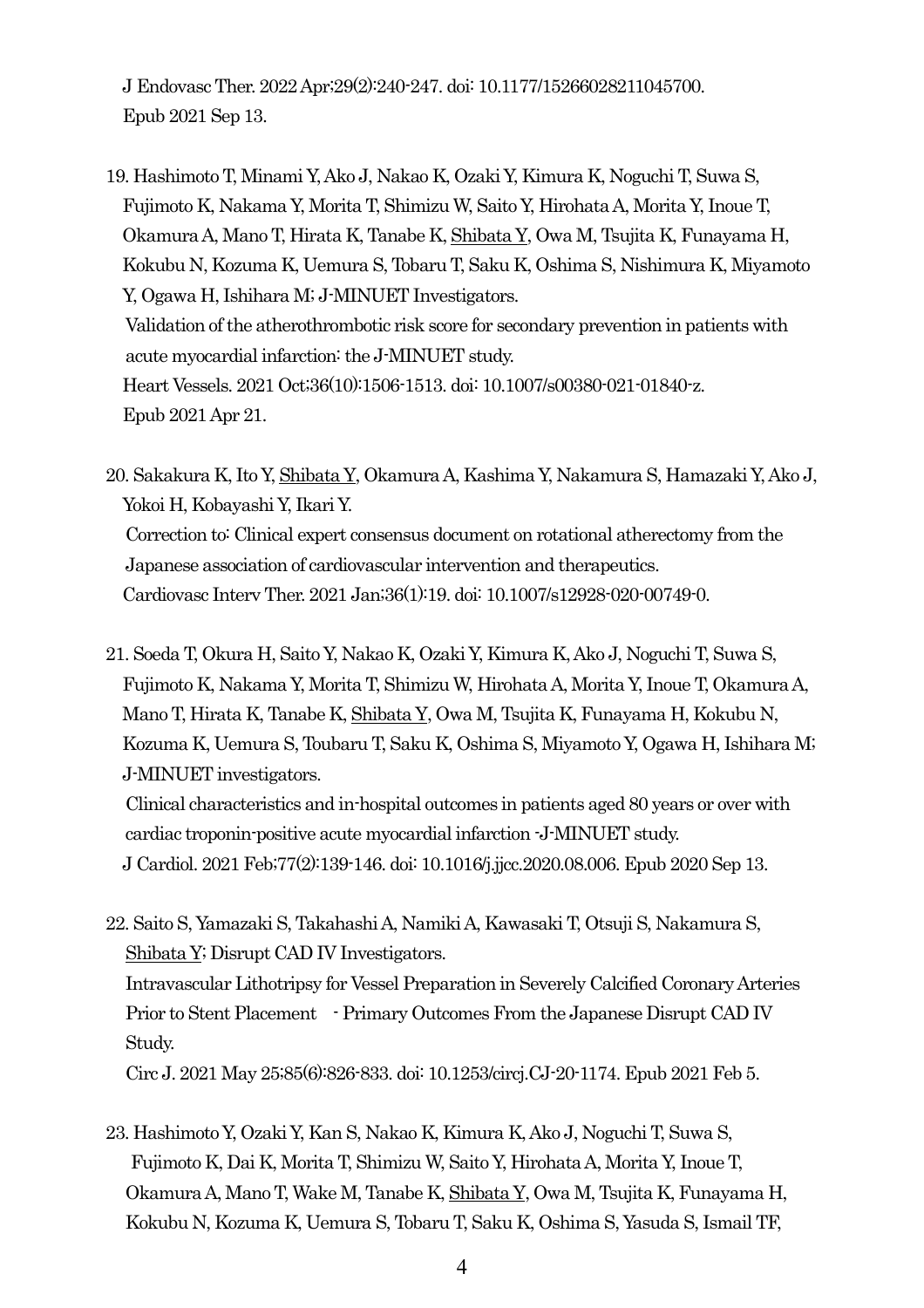Muramatsu T, Izawa H, Takahashi H, Nishimura K, Miyamoto Y, Ogawa H, Ishihara M; J-MINUET Investigators.

Impact of Chronic Kidney Disease on In-Hospital and 3-Year Clinical Outcomes in Patients With Acute Myocardial Infarction Treated by Contemporary Percutaneous Coronary Intervention and Optimal Medical Therapy - Insights From the J-MINUET Study.

Circ J. 2021 Sep 24;85(10):1710-1718. doi: 10.1253/circj.CJ-20-1115. Epub 2021 Jun 3.

24. Yamashita A, Nishihira K, Gi T, Maekawa K, Hatakeyama K, Horiuchi S, Wada K, Shibata Y, Asada Y. Pathological Features of Ruptured Coronary Plaque and Thrombus Interfaces: Fibrin and von Willebrand Factor as Platelet Scaffolds on Rupture Sites. Thromb Haemost. 2021;121:234-241.

25. Kitahara S, Kataoka Y, Miura H, Nishii T, Nishimura K, Murai K, Iwai T, Nakamura H, Hosoda H, Matama H, Doi T, Nakashima T, Honda S, Fujino M, Nakao K, Yoneda S, Nishihira K, Kanaya T, Otsuka F, Asaumi Y, Tsujita K, Noguchi T, Yasuda S. The feasibility and limitation of coronary computed tomographic angiography imaging to identify coronary lipid-rich atheroma in vivo: Findings from near-infrared spectroscopy analysis.

Atherosclerosis. 2021;322:1-7.

- 26. Honda S, Nishihira K, Kojima S, Takegami M, Asaumi Y, Suzuki M, Kosuge M, Takahashi J, Sakata Y, Takayama M, Sumiyoshi T, Ogawa H, Kimura K, Yasuda S; JAMIR Investigators. Characteristics and clinical outcomes of patients with de-escalation from prasugrel to clopidogrel after acute myocardial infarction - Insights from the prospective Japan Acute Myocardial Infarction Registry (JAMIR). J Cardiol. 2021;78:99-106.
- 27. Murai K, Kataoka Y, Nakaoku Y, Nishimura K, Kitahara S, Iwai T, Nakamura H, Hosoda H, Hirayama A, Matama H, Doi T, Nakashima T, Honda S, Fujino M, Nakao K, Yoneda S, Nishihira K, Kanaya T, Otsuka F, Asaumi Y, Tsujita K, Noguchi T, Yasuda S. The association between the extent of lipidic burden and delta-fractional flow reserve: analysis from coronary physiological and near-infrared spectroscopic measures. Cardiovasc Diagn Ther. 2021;11:362-372.
- 28. Maekawa K, Tsuji AB, Yamashita A, Sugyo A, Katoh C, Tang M, Nishihira K, Shibata Y, Koshimoto C, Zhang MR, Nishii R, Yoshinaga K, Asada Y. Translocator protein imaging with 18F-FEDAC-positron emission tomography in rabbit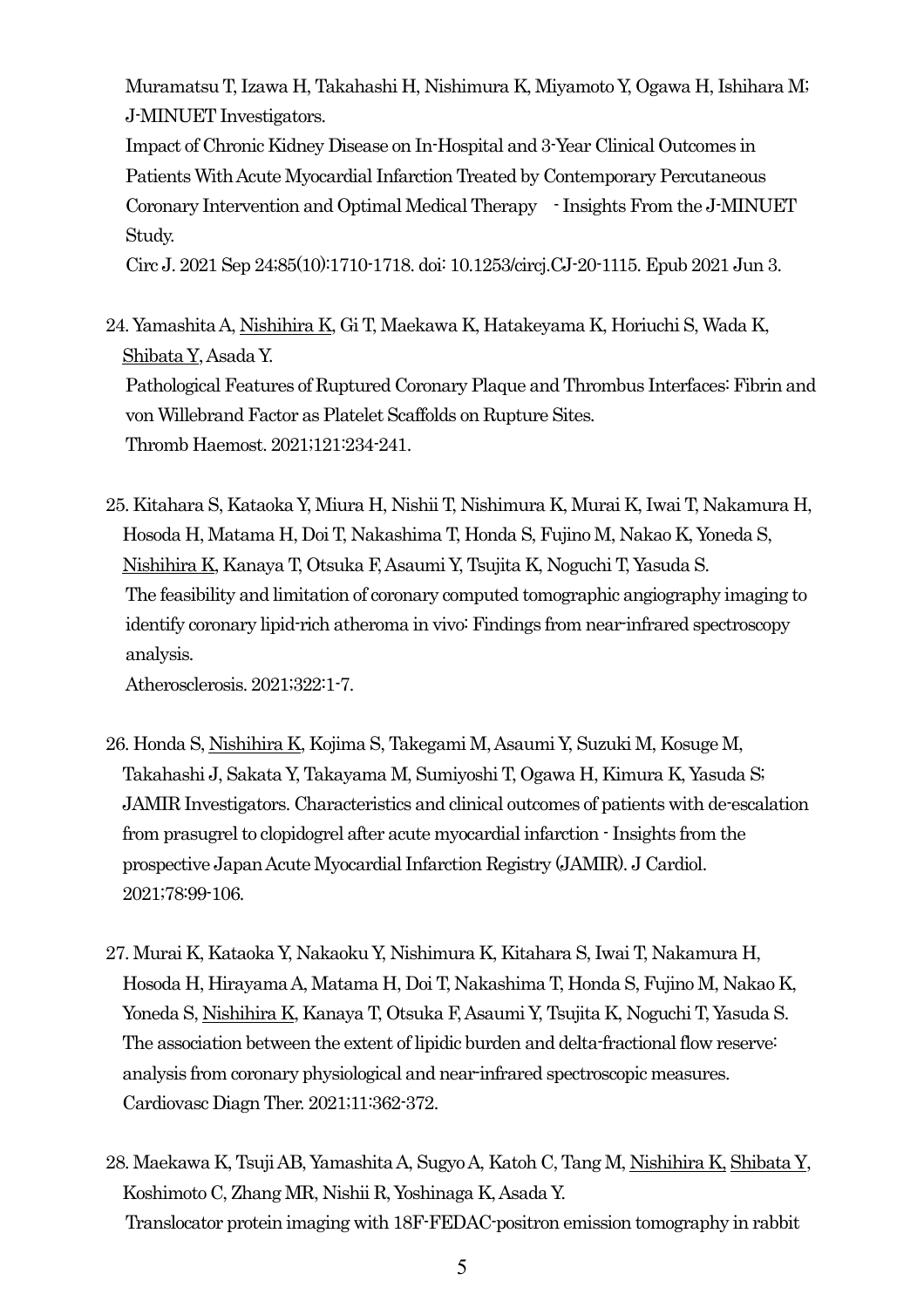atherosclerosis and its presence in human coronary vulnerable plaques. Atherosclerosis. 2021;337:7-17.

29. Kimura T, Akahori H, Asakura M, Nakao K, Ozaki Y, Kimura K, Ako J, Noguchi T, Suwa S, Fujimoto K, Nakama Y, Morita T, Shimizu W, Saito Y, Hirohata A, Morita Y, Inoue T, Okamura A, Mano T, Wake M, Tanabe K, Shibata Y, Owa M, Tsujita K, Funayama H, Kokubu N, Kozuma K, Uemura S, Toubara T, Saku K, Oshima S, Nishimura K, Miyamoto Y, Ogawa H, Ishihara M; J-MINUET Investigators. Impact of Age on Gender Difference in Long-term Outcome of Patients With Acute Myocardial Infarction (from J-MINUET). Am J Cardiol. 2021 Mar 1;142:5-13. doi: 10.1016/j.amjcard.2020.11.042. Epub 2020 Dec 3.

## <症例報告>

- 1. Furugen M, Watanabe N, Kimura T, Yano M, Shibata Y Leaflet tear or what? A challenging echocardiographic diagnosis after percutaneous mitral valve edge-to-edge repair Journal of Echocardiography : published online : DO[I:https://doi.org/10.1007/s12574-021-00550-92](https://doi.org/10.1007/s12574-021-00550-9)021
- 2. Nishihira K, Kuriyama N, Shibata Y. Impact of 1 month of intensive lipid-lowering therapy on plaque composition evaluated using near-infrared spectroscopy. Eur Heart J Case Rep. 2021;5:ytaa569.
- 3. Nishihira K, Shibata Y, Kaikita K.

Lotus Root-Like Appearance of a Lipid-Rich Plaque in a Patient With Acute Myocardial Infarction - Findings From Near-Infrared Spectroscopy and Optical Coherence Tomography.

Circ Rep. 2021;4:66-67.

## <書籍・雑誌>

1. 著書 柴田 剛徳 他 ロータブレーター手技―基礎(1)P240~249 ロータブレーター手技―応用(2) P261~281 石灰化病変に対するインターベンションの全て 編集者 齋藤滋 総ページ数425 医学図書出版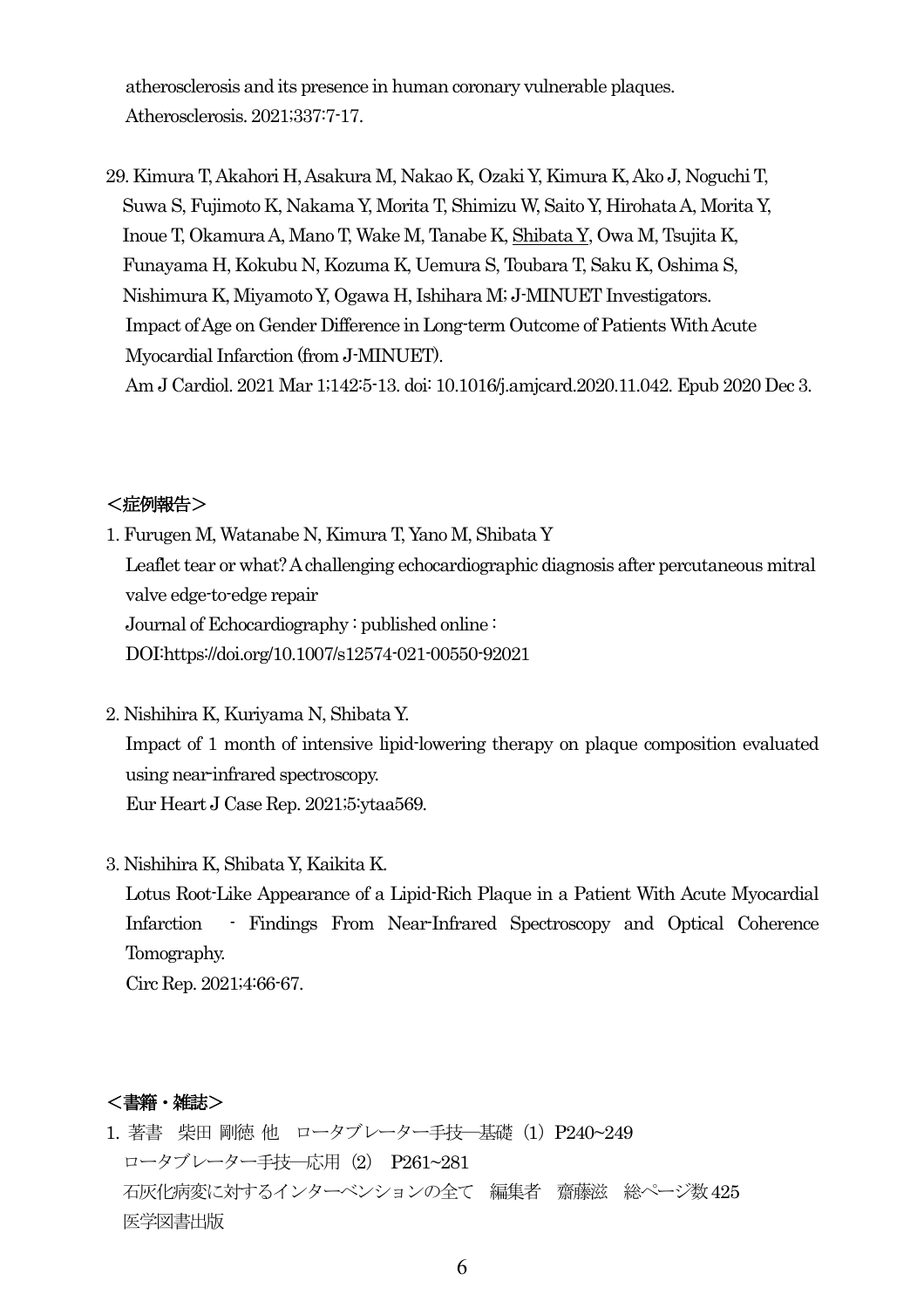- 2. Watanabe N: ASE's Comprehensive Echocardiography Third edition; Edited by Roberto Lang et. al: SAUNDERS, USE 2021 P413-417 Chapter 75 Takotsubo Cardiomyopathy
- 3. 川副 浩平、泉 知里、渡邊 望、渡辺 弘之

弁膜症診療の "キモ"がわかる 徹底計論!ハートバブル・カンファレンス

2021 年2 月11 日刊行

Ⅱ徹底討論!大動脈弁+虚血性心疾患症例を解き明かす

大動脈弁+虚血性心疾患症例を読み解くためのキモ!

一診療・治療に必要な基礎知識のチェックー

古堅真・渡邉望 p50-51 古堅真・渡邉望 p59-66

[Case2] 高齢者の症候性severe ASに発症した急性心筋梗塞(PCI とTAVI/BAV でどう 治療するか)

- 西野 峻・渡邉 望
- [Case4] 症候性 severe AS に発症した急性心筋梗塞+虚血性 MR (PCI か,緊急手術か)

Ⅲ徹底討論!僧帽弁症例を解き明かす

僧帽弁疾患を読み解くためのキモ!

- 一診断・治療に必要な基礎知識のチェックー
- 西野 峻・渡邉 望
- [Case5]僧帽弁逸脱のうっ血性心不全+発作性上室頻拍(緊急手術)
- 西野 峻・渡邉 望
- 「Case6] Barlow 症候群の severeMR: 無症状・左室機能正常・肺高血圧なし (早期手術の対象とすべきか)
- 木村俊之・渡邉望 pp.134-143
- [Case7] 2 度の開心術後の僧帽弁逸脱 (複雑病変) による両心不全 (開胸手術かマイトラクリップか)
- Ⅶ−徹底討論!感染性心内膜炎症例を解き明かす
- 木村 俊之・渡邉望 pp.232-237

感染性心内膜炎症例を読み解くためのキモ!−診断・治療に必要な基礎知識のチェック−.

- 4. 西野 峻、渡邉 望
	- 心エコー 第22 巻 第6 号

「僧帽弁形成術を念頭に置いた精査のルール」 2021 年6 月1 日 発行

5. 西野 峻

心エコー 第22 巻 第9 号 「ノック8 心Fabry病を疑うには」

2021 年9 月1 日 発行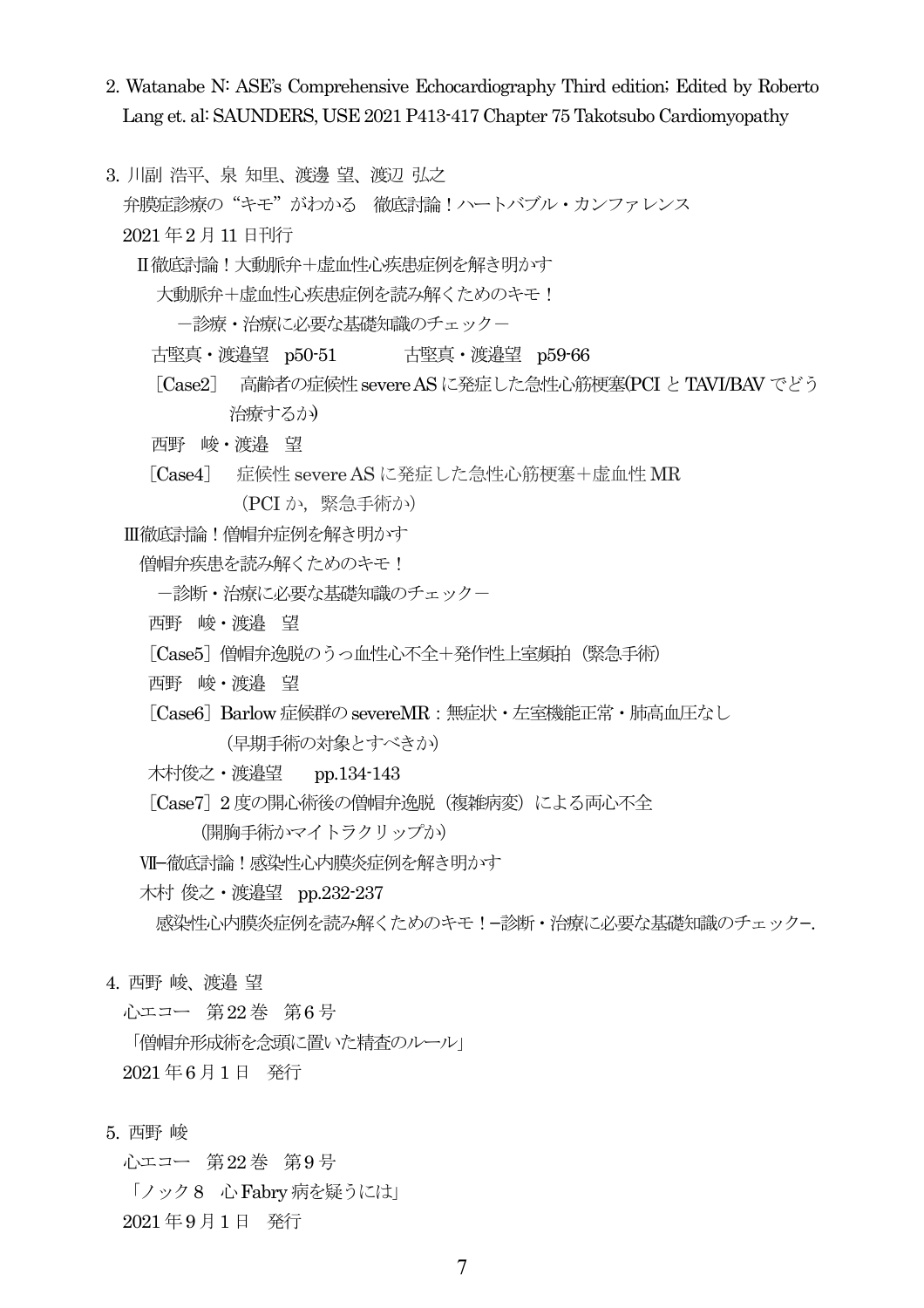6. 小岩屋 宏

知っておきたい、新しい心不全治療薬 日州医事 医療メモ (2021 年11 月、投稿中)

## 全国学会

1. 柴田 剛徳

New Covered Coronary Stent System PL Papyrus ランチョンセミナーLecture 第29回日本心血管インターベンション治療学会 2021年2月18日~2月21日 web

2. 栗山 根廣

ビデオライブ3 Complex PCI 戦略 with SYNERGY XD SYNERGY XD in Calcified Lesion 第29回日本心血管インターベンション治療学会 2021年2月18日~2月21日 web

3. 西野 峻、渡邉 望、柴田 剛徳

Bedside echocardiography during emergency PCI for ACS 第29回日本心血管インターベンション治療学会 2021年2月18日~2月21日 web 合同セッション(日本心エコー図学会)「虚血性心疾患と心エコー」

4. 足利 敬一

New Era Radiofrequency Ablation Using Ablation Index Can Improve Short-Term Outcome of Ablation for Persistent Atrial Fibrillation. 第85 回日本循環器学会学術集会 2021 年3 月26 日~3 月28日 神奈川(ハイブリッド)

5. 足利 敬一

Can Remote Period Direct Current Cardioversion before Radiofrequency Ablation for Persistent Atrial Fibrillation Predict the Recurrence of Atrial Arrhythmias? 第85 回日本循環器学会学術集会 2021 年3 月26 日~3 月28日 神奈川(ハイブリッド)

6. 西平 賢作、門岡 浩介、栗山 根廣、柴田 剛徳

Clinical outcomes of elderly patients with acute myocardial infarction complicated by cardiogenic shock who undergo percutaneous coronary intervention. 第85 回日本循環器学会学術集会 WCC2021-World Congress of Cardiology 2021. 2021 年3 月26日~3 月28 日 神奈川(ハイブリッド)

7. 渡邉 望

Meet the Expert「POCUS (Point of Care Ultrasound)を生かす」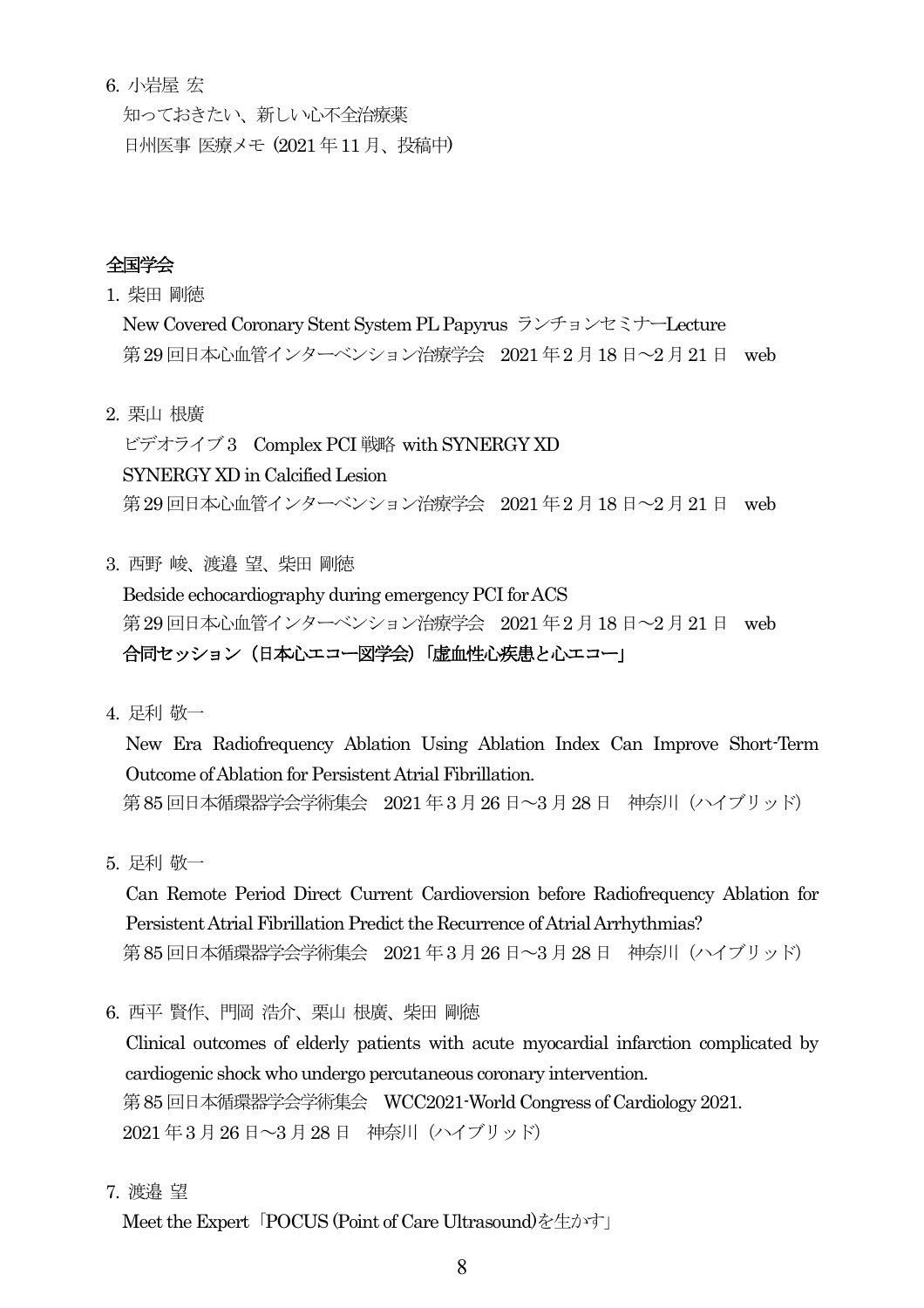## 第85 回日本循環器学会学術集会 2021 年3 月26 日~3 月28日 神奈川(ハイブリッド)

「日本循環器学会 第10 回 循環器臨床研究奨励賞 臨床研究部門」

- 8. 小岩屋 宏、西平 賢作、渡邉 望、緒方 健二、木村 俊之、古堅 真、栗山 根廣、柴田 剛徳 Comparison of vascular healing between DCS and EES in high-bleeding-risk patients: 3-month follow-up of optical coherence tomography and coronary angioscopy 第85 回日本循環器学会学術集会 2021 年3 月26 日~3 月28日 神奈川(ハイブリッド)
- 9. 小岩屋 宏、西平 賢作、渡邉 望、緒方 健二、木村 俊之、古堅 真、栗山 根廣、柴田 剛徳 The residual thrombosis after anticoagulation therapy is associated with the clinical outcomes of the patients with venous thromboembolism 第85 回日本循環器学会学術集会 2021 年3 月26 日~3 月28日 神奈川 (ハイブリッド)

10. 小岩屋 宏

The Vascular Healing in High-Bleeding-Risk Patients at 3-month after Everolimus-eluting Stent Versus Biolimus-A9 Coated Stent Implantation 第85 回日本循環器学会学術集会 2021 年3 月26 日~3 月28日 神奈川 (ハイブリッド)

11. 木村 俊之、渡邉 望、栗山 根廣、足利 敬一、松山 明彦、西平 賢作、小岩屋 宏、古堅 真、 緒方 健二、門岡 浩介、柴田 剛徳 Diagnostic Value And Clinical Significance of Novel Signs in Patients with Ventricular Septal Rupture Complicating Acute Myocardial Infarction. 第85 回日本循環器学会学術集会 2021 年3 月26 日~3 月28日 神奈川(ハイブリッド)

12. 緒方 健二

The comparison of 3-years clinical outcomes of Biodegradable-Polymer and Durable-Polymer Drug-Eluting Stent for Severe Calcified Lesions following Rotational Atherectomy 第85回日本循環器学会学術集会 2021年3月26日~3月28日 神奈川 (ハイブリッド)

13. 緒方 健二

The comparison of 2-year clinical outcomes of Drug Coated Balloon and Drug Coated Stent for Femoropopliteal Lesions

第85 回日本循環器学会学術集会 2021 年3 月26 日~3 月28日 神奈川(ハイブリッド)

14. 門岡 浩介、西平 賢作、緒方 健二、木村 俊之、古堅 真、小岩屋 宏、足利 敬一、渡邉 望、 栗山 根廣、柴田 剛徳

Cardiac Power Output Index and Lactate Level as Independent Predictive Factors in Cardiogenic Shock After Acute Myocardial Infarction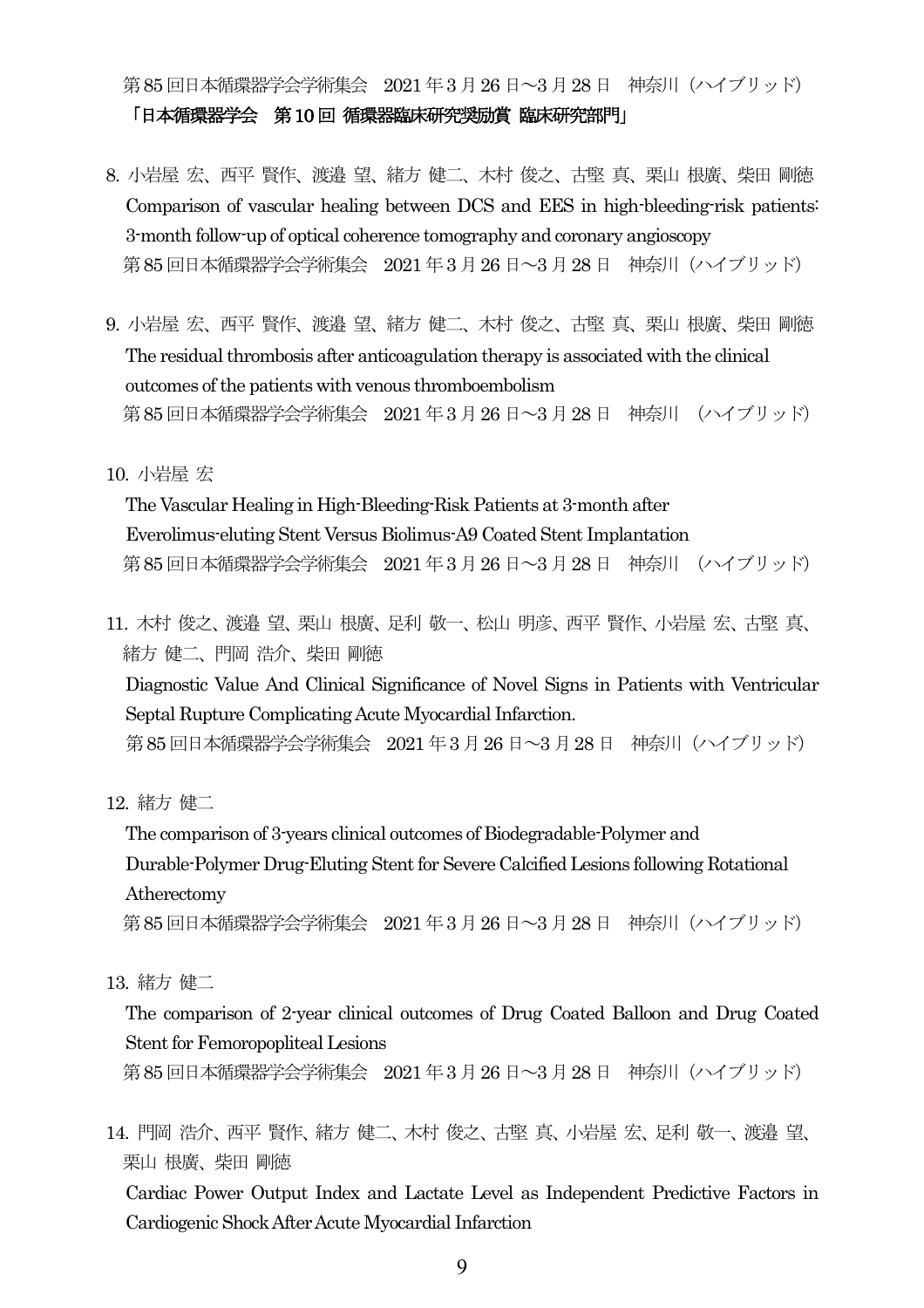第85 回日本循環器学会学術集会 2021 年3 月26 日~3 月28日 神奈川(ハイブリッド)

- 15. 門岡 浩介、西平 賢作、緒方 健二、木村 俊之、古堅 真、小岩屋 宏、足利 敬一、渡邉 望、 栗山 根廣、柴田 剛徳 Significance of Careful Procedure in Urgent Cardiogenic Shock from Two Aspects of Hemorrhagic Complication and Door to Reperfusion Time 第85 回日本循環器学会学術集会 2021 年3 月26 日~3 月28日 神奈川(ハイブリッド)
- 16. 康 憲史、西平 賢作、栗山 根廣、筒井 裕之、柴田 剛徳 Prognostic impact of Lipoprotein (a) levels in patients with ST-segment elevation myocardial infarction 第85 回日本循環器学会学術集会 2021 年3 月26 日~3 月28日 神奈川(ハイブリッド)
- 17. 海老原 卓、栗山 根廣、柴田 剛徳 Effectiveness of 2.25mm Drug-Eluting Stent in Small Coronary Arteries on Midterm Clinical Outcomes 第85 回日本循環器学会学術集会 2021 年3 月26 日~3 月28日 神奈川(ハイブリッド)
- 18. 西野 峻、渡邉 望、本田 泰悠足利 敬一、栗山 根廣、柴田 剛徳 Beneficial Effect of Early Intervention for Atrial Fibrillation by Radiofrequency Catheter Ablation on Atrioventricular Valve Regurgitation 第85 回日本循環器学会学術集会 2021 年3 月26 日~3 月28日 神奈川(ハイブリッド)

#### 「Symposium 02; How to tret atrial functional mitral regurgitation?」

19. 西野 峻、渡邉 望、魏 峻洸、栗山 根廣、柴田 剛徳、浅田 祐士郎 Longitudinal Evaluation of Mitral Valve Leaflet Remodeling After Acute Myocardial Infarction: Serial Quantitation of Valve Geometry Using Real-time 3D Echocardiography 第85 回日本循環器学会学術集会 2021 年3 月26 日~3 月28日 神奈川(ハイブリッド)

#### 「The 38th Young Investigator's Award (clinical research), winner」

20. 山本 圭亮

3-Years Clinical Outcomes of Third-Generation Drug-Eluting Stent for Patients with Acute Coronary Syndrome compared to Second-Generation Drug-Eluting Stent 第85 回日本循環器学会学術集会 2021 年3 月26 日~3 月28日 神奈川(ハイブリッド)

21.本田 泰悠

Beneficial effect of radiofrequency catheter ablation on atrial functional mitral regurgitation: Time course after sinus rhythm restoration 第85 回日本循環器学会学術集会 2021 年3 月26 日~3 月28日 神奈川(ハイブリッド)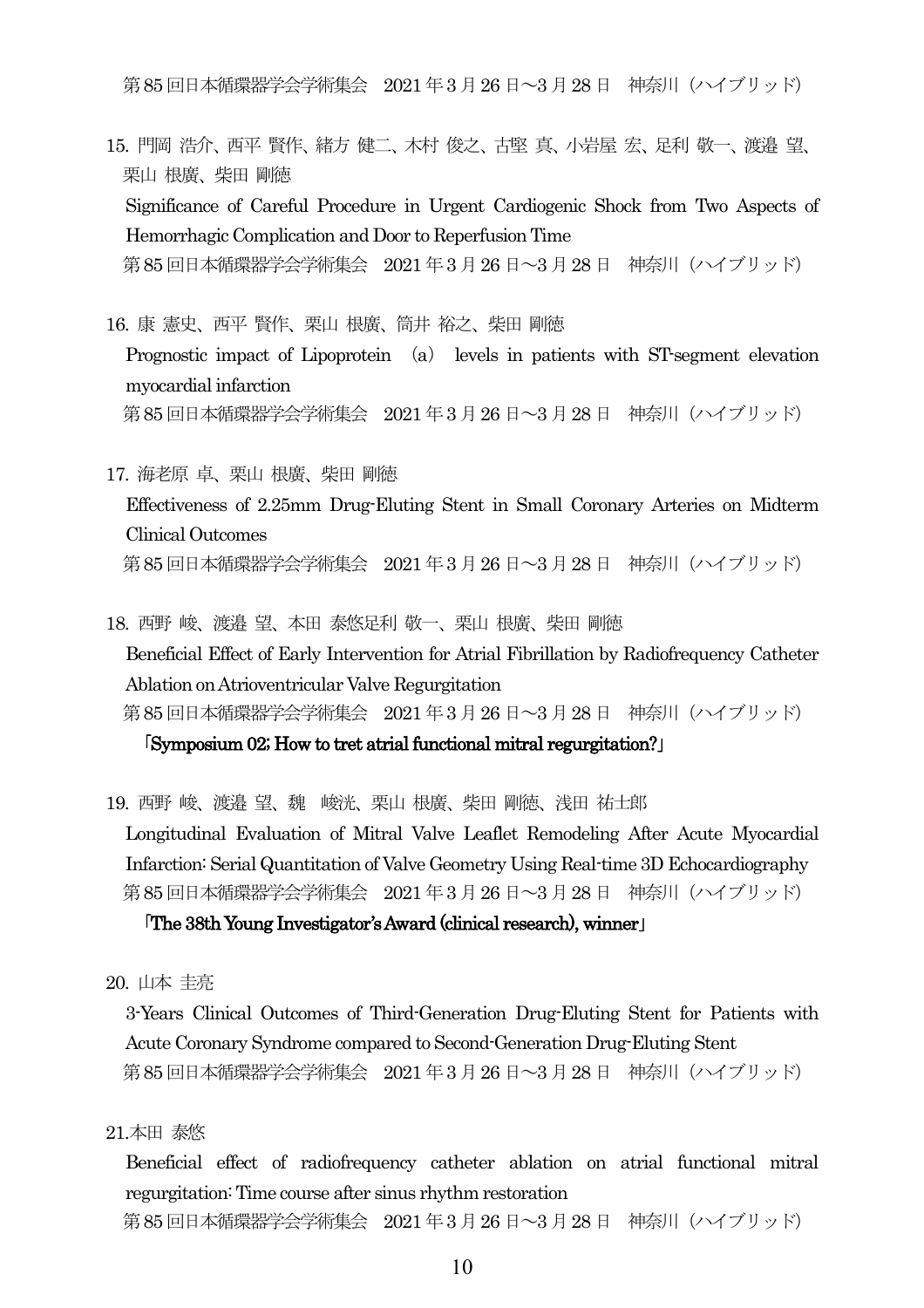22.古堅 真

Yearly progression of degenerative aortic valve disease in patients with coronary artery disease: Longyear follow-up after percutaneous coronary intervention

第85 回日本循環器学会学術集会 2021 年3 月26 日~3 月28日 神奈川(ハイブリッド)

#### 23.吉田 千春

Impact of second myocardial infarction on the development of acute ischemic mitral regurgitation

第85 回日本循環器学会学術集会 2021 年3 月26 日~3 月28日 神奈川(ハイブリッド)

#### 24.木山 卓也

Analysis of the Activation Sequence in Paroxysmal Atrial Fibrillation regarding to the Driving Mechanism and the Termination Process

第85 回日本循環器学会学術集会 2021 年3 月26 日~3 月28日 神奈川(ハイブリッド)

25. 柴田 剛徳

石灰化病変にOCT を活かす web Lecture KCJL2021 2021年4月8日~4月10日 web

26. 康 憲史、栗山 根廣、西平 賢作、柴田 剛徳

至適脂質低下療法を受けた ST 上昇型心筋梗塞患者における残余心血管イベントリスクと LP(a)の関連について 第118回日本内科学会総会・講演会 2021 年4月9日~4月11日 東京 (ハイブリッド)

27. 木村 俊之

パネルディスカッション 6 器質的僧帽弁逆流の侵襲的治療:経皮的クリップ術と外科的形成 術の分水嶺 2 度の開心術後の複雑逸脱病変による両心不全. 日本心エコー図学会 第32 回学術集会 2021 年4月23 日~4 月25 日 web

28. 木村 俊之、渡邉 望、西野 峻、古堅 真、柴田 剛徳

運動負荷心エコー図検査が経皮的僧帽弁接合不全修復術前後の評価に有用であった虚血性僧 帽弁逆流の一例

日本心エコー図学会第32 回学術集会 2021 年4月23 日~4 月25 日 web

29. 西野 峻

左室拡大による機能性僧帽弁逆流の機序について

日本心エコー図学会第32 回学術集会 2021 年4月23 日~4 月25 日 web

#### 「パネルディスカッション5「機能性僧帽弁閉鎖不全の治療を症例から学ぶ」」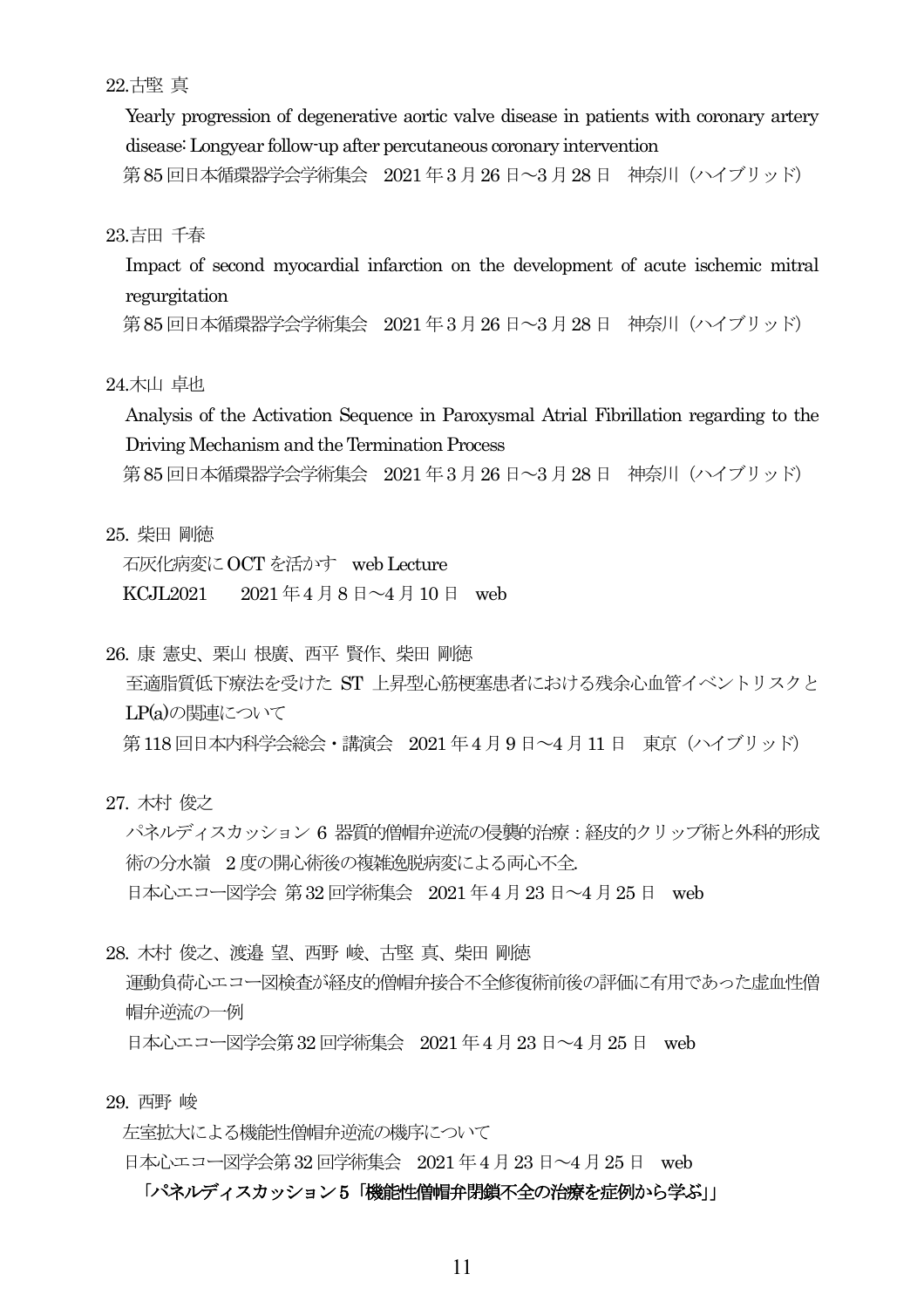30. 緒方 健二、柴田 剛徳

How to choose manipulate the guidewire, Wire choice for BTK lesion Japan Endovascular Treatment 2021 2021 年4月30 日~5月2日 大阪

31. 緒方 健二

症例から考えるBTK治療 (Luncheon Seminar)

Japan Endovascular Treatment 2021 2021 年4月30 日~5月2日 大阪

32. 緒方 健二、柴田 剛徳

"◯◯◯◯マン"SFA 治療を語る (Luncheon Seminar)

The 38<sup>th</sup> Live Demonstration in Kokura 2021年5月15日~5月16日 福岡

33. 緒方 健二、柴田 剛徳

チョコレートバルーンで作り出すスイートな Result ~ガトーショコラテクニック~ (Luncheon Seminar)

The 38<sup>th</sup> Live Demonstration in Kokura 2021年5月15日~5月16日 福岡

34. 緒方 健二、柴田 剛徳

だから、Lutonix (Short Lecture)

The 38<sup>th</sup> Live Demonstration in Kokura 2021年5月15日~5月16日 福岡

35. 西野 峻

弁膜症ガイドラインを心エコー図から深読みする 僧帽弁閉鎖不全症

日本超音波医学会第 94 回学術集会 2021 年 5 月 21 日 ~ 5 月 24 日 web

## 「ガイドラインから学ぶ超音波医療 循環器」

36. 柴田 剛徳

急性冠症候群に対するprimary PCI 27th JACR-CVIT ジョイントセッション 第27回日本心臓リハビリテーション学会学術集会 2021 年6 月19日~6 月20 日 千葉(ハイブリッド)

37. 柴田 剛徳

石灰化病変にOCT を活かす web Lecture 第11 回豊橋ライブ 2021 年6 月25日 web

38. 足利 敬一

Safety and Efficacy of Low Voltage Based Catheter Ablation for Persistent Atrial Fibrillation in Patients with Previous Cerebral Infarction. 第67回日本不整脈心電学会学術大会 2021年7月1日~7月4日 web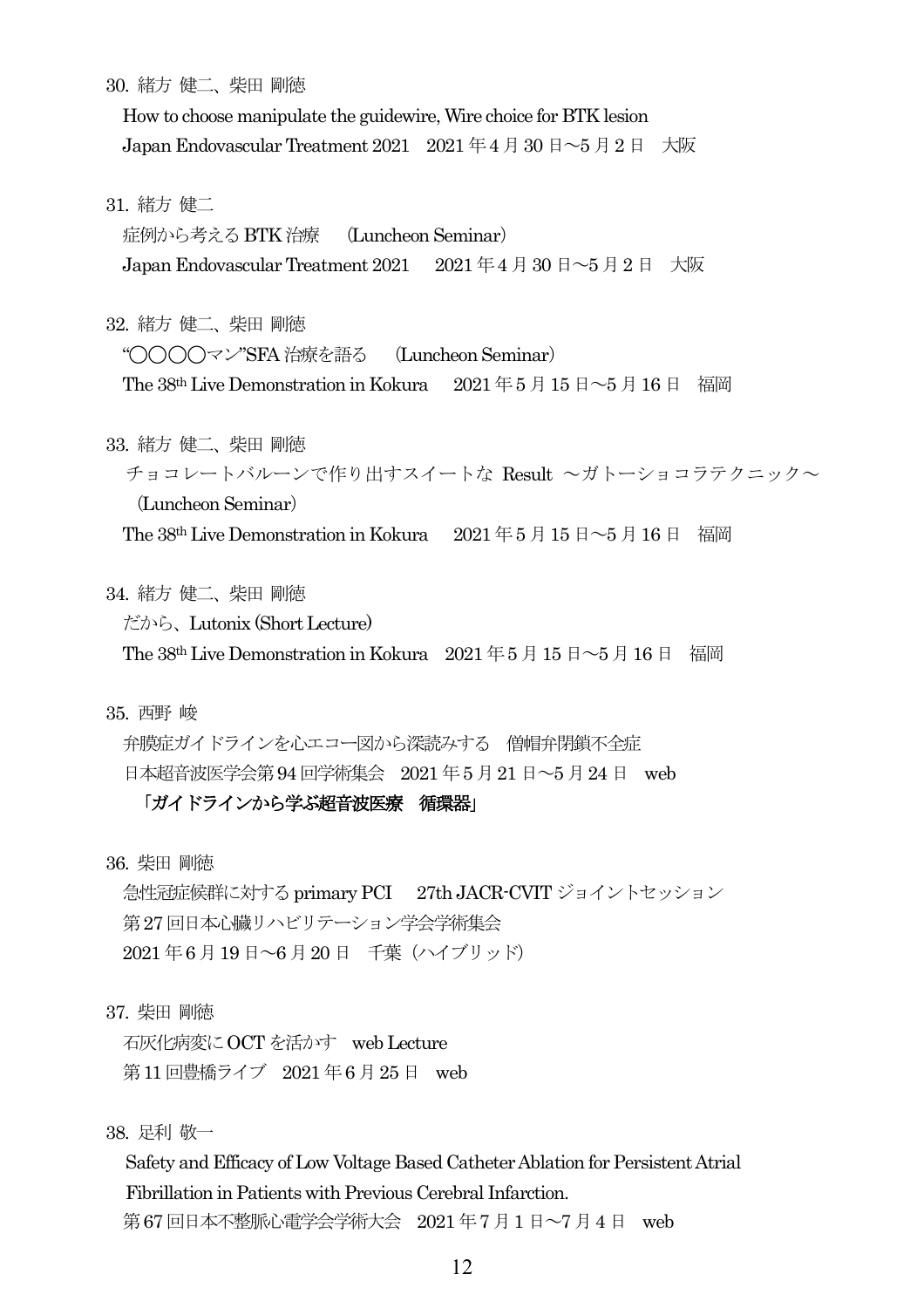#### 39. 木村 俊之

ハートチームカンファレンス:この弁膜症どうする? 生体弁狭窄. 日本心エコー図学会 第30 回夏期講習会 2021 年7 月17日~7 月18 日 兵庫(ハイブリッド)

- 40. 康 憲史、木山 卓也、足利 敬一、柴田 剛徳 完全内蔵逆位(右胸心)、拡張型心筋症を合併した持続性心房細動患者に対して高周波カテー テルアブレーション (RFCA) を行った一例 カテーテルアブレーション関連秋季大会2021 2021 年9 月23 日~9 月25 日 web
- 41. 緒方 健二

「引き出しの多さが勝負の分かれ目」百戦錬磨の猛者たちはこうやって切り抜けた! Final Option For Crossing CTO Lesions Complex Cardiovascular Therapeutics 2021 2021  $\# 10 \nparallel 28 \nparallel \sim 10 \nparallel 30 \nparallel$  web

- 
- 42. 柴田 剛徳

ACS におけるRotablator 使用経験

PAC21 2021 年11 月12 日~11 月13 日 東京

43. 栗山 根廣

特殊な石灰化病変に対する対応と合併症 高度屈曲病変の石灰化

ARIA; Alliance for Revolution and Interventional Cardiology Advancement 2021 年11 月19 日~11月21 日 福岡(ハイブリッド)

44. 栗山 根廣

まだまだ学び足りない ~側枝保護の適応と方法:総まとめ~ 側枝保護とDCB の活用法 ARIA; Alliance for Revolution and Interventional Cardiology Advancement 2021 年11 月19 日~11月21 日 福岡(ハイブリッド)

45. 栗山 根廣

石灰化病変ライブ@新古賀病院 with J-CalC ミニレクチャー 一歩先のSmart PCI ARIA; Alliance for Revolution and Interventional Cardiology Advancement 2021 年11 月19 日~11月21 日 福岡(ハイブリッド)

46. 小岩屋 宏

心血管インターベンションスペシャリストとしてのOptimal Medical Therapy~マジで~高 血圧コントロールって大切なの?~ PCI operator の立場より

ARIA; Alliance for Revolution and Interventional Cardiology Advancement 2021 年11 月19 日~11月21 日 福岡(ハイブリッド)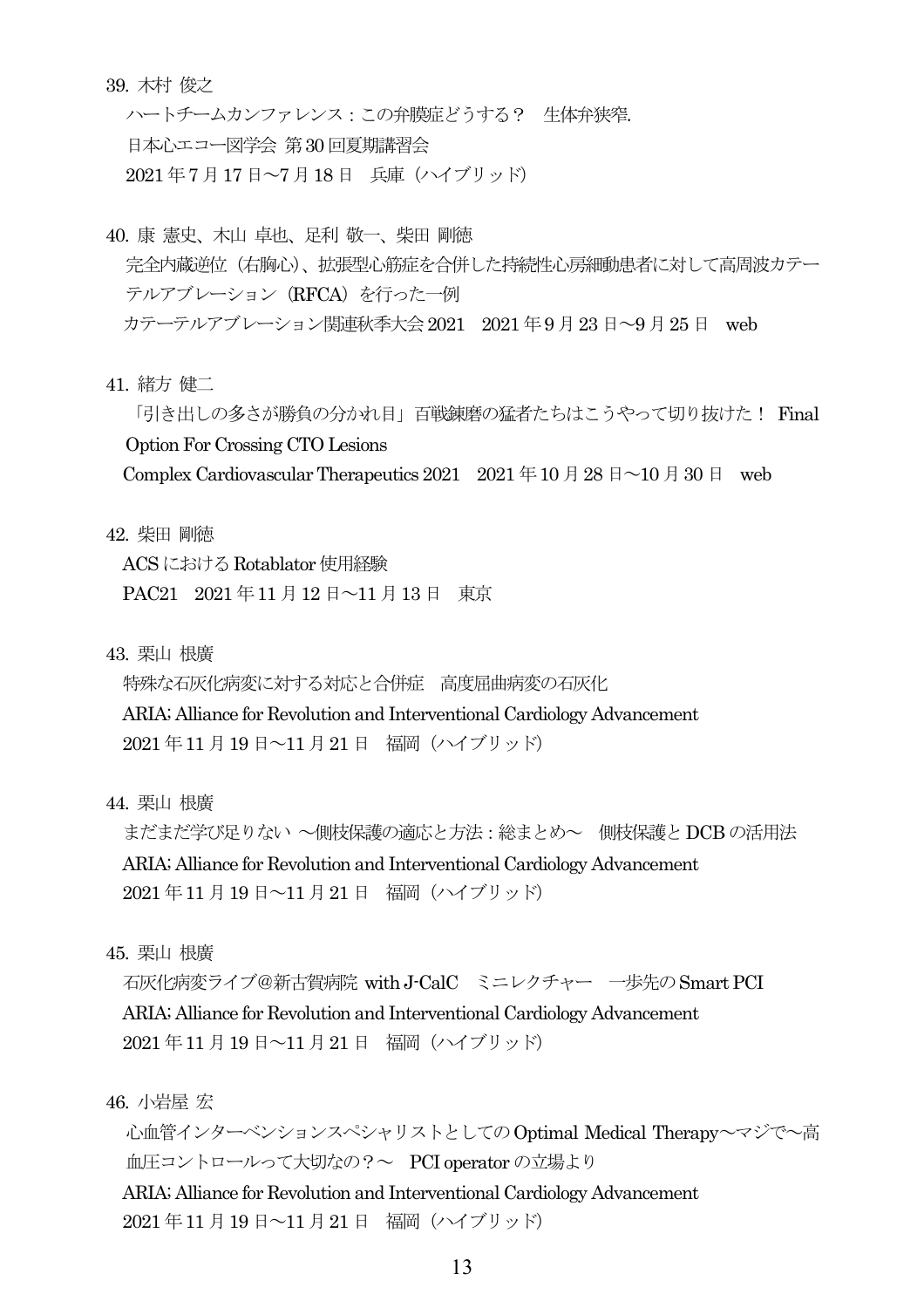47. 緒方 健二

EVT の近未来2 EVT ビデオライブ ~ステントグラフトをどう使いこなすか~ ARIA; Alliance for Revolution and Interventional Cardiology Advancement 2021 2021 年11 月19 日~11月21 日 福岡(ハイブリッド)

48. 緒方 健二、柴田 剛徳

なぜ僕たちはIN.PACTを選ぶのか (Coffee Break Seminar) Complex Peripheral Angioplasty Conference 2021  $2021 \oplus 11 \oplus 26 \oplus 11 \oplus 27 \oplus$  web

## 九州地方会

1. 柴田 剛徳 Rotablatorを安全かつ有効に使用するために Special Lecture CVIT 九州沖縄地方会 2021 年 1 月15 日~1 月16 日 福岡市

2. 康 憲史、栗山 根廣、西平 賢作、柴田 剛徳 冠攣縮性狭心症により急性心筋梗塞を発症し特徴的なOCT 所見を呈した症例 第32回 日本心血管インターベンション治療学会九州・沖縄地方会 第5 回CVIT 九州沖縄地方会冬季症例検討会 2021 年 1 月15 日 web

3. 足利 敬一

上大静脈-右房接合部の機能的ブロックライン周囲を旋回する僧帽弁形成術後の心房粗動の 1 例

第1 回日本不整脈心電学会 九州・沖縄支部地方会 2021 年4 月10 日 web

4. 柴田 剛徳

石灰化病変に対する最新治療 特別講演 日本循環器学会九州地方会 2021 年6 月26 日 沖縄

- 5. 佐野 仁弥、小岩屋 宏、柴田 剛徳、有留 大海、床島 真紀、立松 充好 発熱を伴う僧帽弁異常構造物の鑑別に苦慮し、外科的介入により診断、治療に至った1 例 第334回日本内科学会九州地方会 2021 年8 月28 日 web
- 6. 門岡 浩介、有留 大海、床島 真紀、立松 充好、緒方 健二、小岩屋 宏、西平 賢作、 足利 敬一、栗山 根廣、柴田 剛徳 急性下肢動脈閉塞に静脈血栓塞栓症を伴ったプロテインC 欠乏症が疑われた1 例 第334回日本内科学会九州地方会 2021年8月28日 web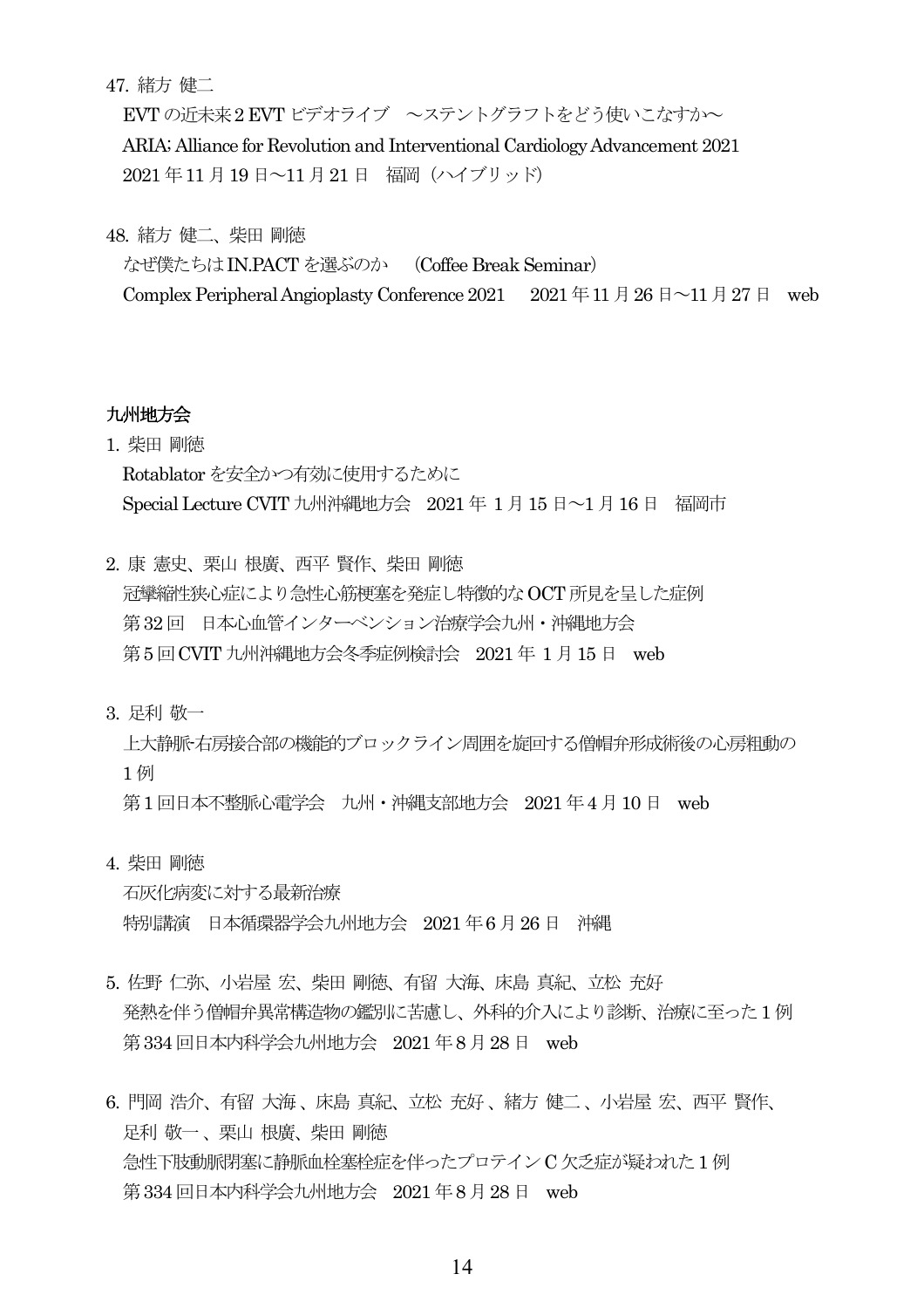- 7. 友添 漢介、小岩屋 宏、佐野 仁弥、有留 大海、床島 真紀、立松 充好、柴田 剛徳 中高齢の間質性肺炎合併超重症大動脈弁狭窄症に対して経カテーテル的大動脈弁置換術を行 った一例 第 334 回日本内科学会九州地方会 2021 年 8 月 28 日 web
- 8. 栗山 根廣

スポンサードセミナー5 「HBR と ACS に対する治療戦略とは」 ACS 病変に最適なプラッ トフォーム 第31回日本心血管インターベンション治療学会 九州・沖縄地方会 2021 年10 月1日~10月2 日 福岡(ハイブリッド)

9. 小岩屋 宏

2021 CVIT九州 Complication Award 合併症が合併症を呼ぶ:PCI complications のbail out は冷静かつ確実に… 第31回日本心血管インターベンション治療学会 九州・沖縄地方会 2021 年10 月1日~10月2 日 福岡(ハイブリッド)

10. 緒方 健二、柴田 剛徳

『Drug Eluting DeviceがSFA治療成績を向上させるか?』 What will Ranger DCB change? 第31 回日本心血管インターベンション治療学会 九州・沖縄地方会 2021 年10 月1日~10月2 日 福岡(ハイブリッド)

11. 緒方 健二、柴田 剛徳

DCB 戦国時代における Lutonix Rx の Positioning と Tips of procedural technique for better outcomes 第31 回日本心血管インターベンション治療学会 九州・沖縄地方会 2021 年10 月1日~10月2 日 福岡(ハイブリッド)

12. 木村 俊之

病診連携セッション九州地区座談会「マイトラクリップを語る」広域連携で繋いだ超高齢器質 性MR 患者 第31回日本超音波医学会九州地方会学術集会 2021年10月3日 宮崎 web

13. 門岡 浩介、渡邉 望、横田 敦子、魏 峻洸、浅田 祐士郎、中村 裕一、田永 哲士、 柴田 剛徳、矢野 光洋 弁上部の円周状慢性解離を伴う上行大動脈瘤・重症大動脈弁逆流にBentall 手術を施行された 一例

第31 回日本超音波医学会九州地方会学術集会 2021 年10 月3 日 宮崎 web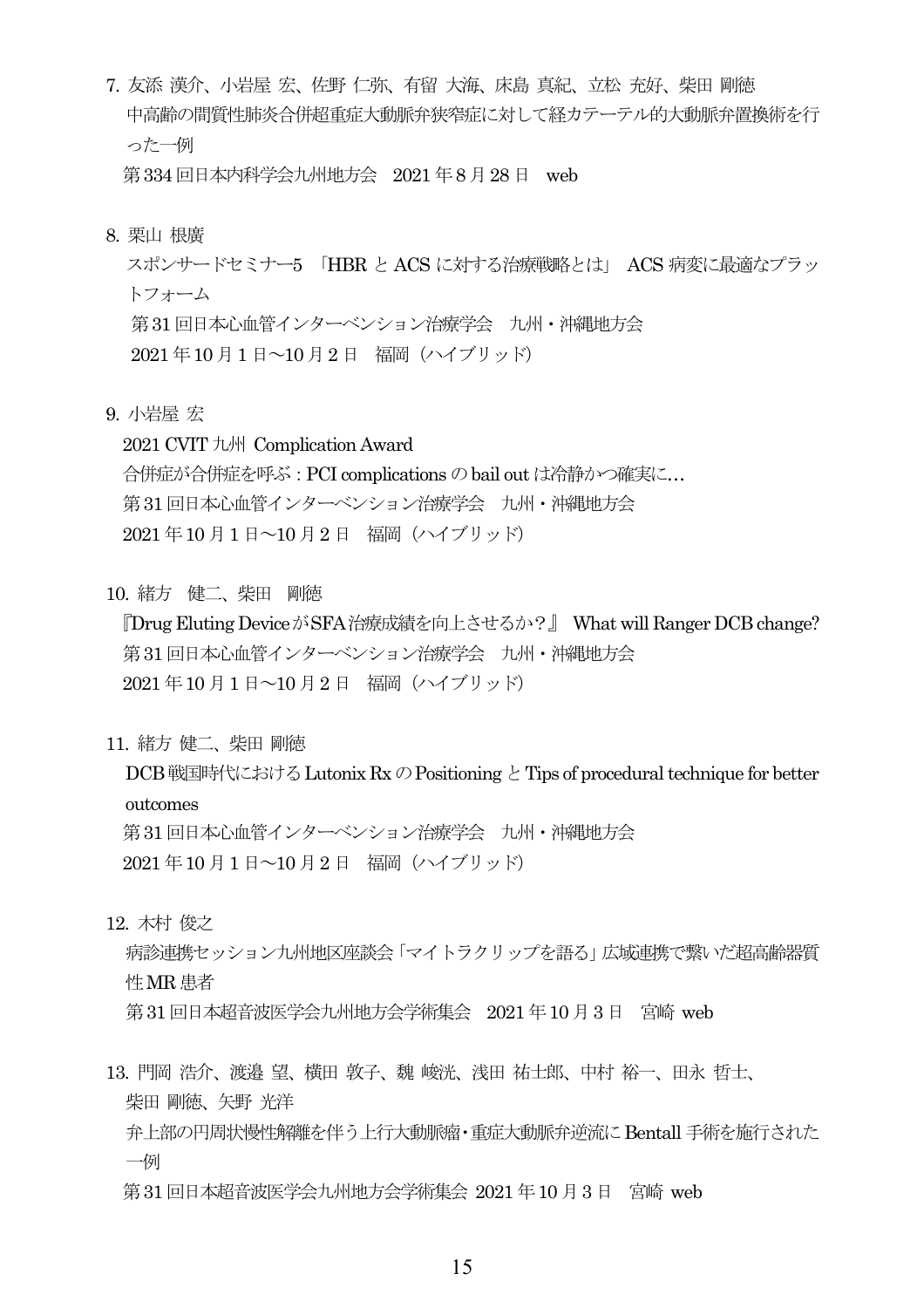14. 西野 峻

症例報告:シャペロン療法を導入した男性例の治療経験 第31 回日本超音波医学会九州地方会学術集会 2021 年10 月3日 宮崎 web

- 15. 康 憲史、木山 卓也、足利 敬一、柴田 剛徳 完全房室ブロックを合併した心サルコイドーシス患者にステロイドが著効した一例 第131回日本循環器学会九州地方会 2021年12月4日 web
- 16. 友添 漢介、小岩屋 宏、佐野 仁弥、門岡 浩介、木村 俊之、柴田 剛徳 間質性肺炎を合併した60代男性の超重症大動脈弁狭窄症に対して経カテーテル的大動脈弁置 換術を行った一例 第131回日本循環器学会九州地方会 2021年12月4日 web
- 17. 友添 漢介、小岩屋 宏、柴田剛徳 With/Post COVID-19 での循環器医の在り方 COVID-19時代における若手循環器医からの提言 第131回日本循環器学会九州地方会 2021年12月4日 web

## 研究会

1. 緒方 健二

**SBT** 

A Society of Training for perioheral artery disease  $2021 \n\equiv 1 \n\equiv 27 \n\equiv \text{web}$ 

2. 柴田 剛徳

複雑な石灰化病変への治療戦略 Decision Making Process 特別講演 九州大学関連病院研究会 2021 年2月4 日 web

3. 渡邉 望

僧帽弁逆流の診断と治療 up-to-date 第10回北九州心血管治療研究会 2021年2月10日 北九州市 web

4. 渡邉 望

Case, Case, Case!! 症例から学ぶ心エコー 第12回実地医家のための心エコー図勉強会 2021年2月25日 宮崎市 web

5. 小岩屋 宏

もっと知りたいデバイスの世界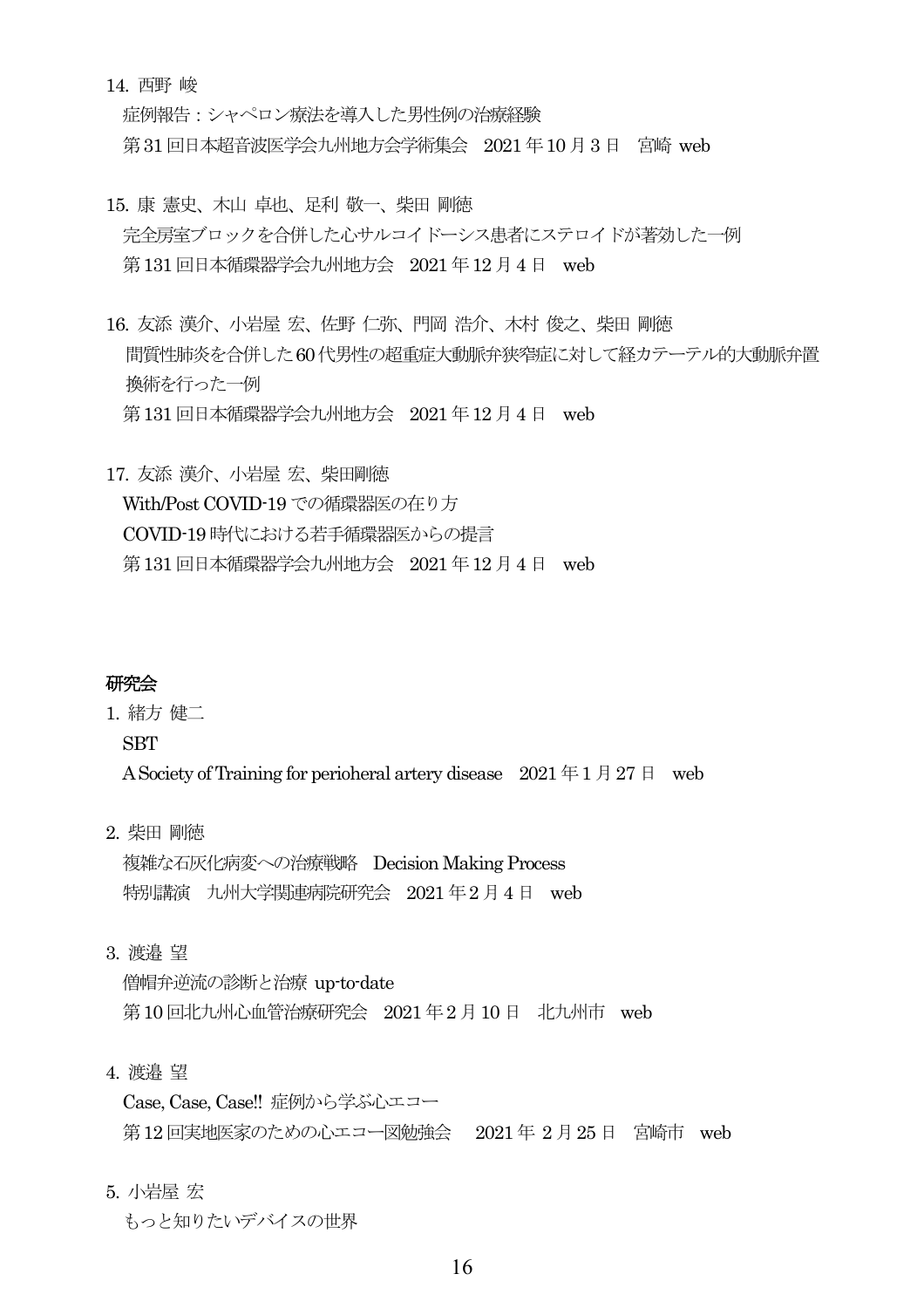AnteOwl WR を用いて評価し、Debulking できた高度石灰化病変の一例 2021 年3 月3 日 web

6. 木村 俊之

MRに対するカテーテル治療という新たな選択肢〜MitraClipの適応を考える〜 第2部 症例 から考えるそのエビデンス

MitraClip Web セミナー 2021 年3 月5 日 延岡市 web

7. 小岩屋 宏

当院における心不全地域連携の取り組み ~心不全治療にARNIをどう活かすか?~ 第4 回 地域診療連携の会 2021 年3 月6日 宮崎市 web

8. 柴田 剛徳

Guiding Catheter を制するものはPCI を制する メドトロニックweb 研究会 2021 年 3 月 17 日 web

9. 緒方 健二、門岡 浩介、柴田 剛徳 Complexな病変背景を持った石灰化病変(+ 3Y Rota+DES @ MMAH) 2021 年3 月17日 web

10. 緒方 健二

Vessel Prepの神髄〜NSE PTA は石灰化に有効!?〜 NIPRO EVT Webinar 2021 年3 月18 日 web

11. 緒方 健二

Ranger使ってみました

Kyushu EVT roundtable with new generation doctors  $2021 \n\pm 3 \n\pm 23 \n\pm 3$ 

12. 小岩屋 宏

症例提示

心不全 Expert Meeting 2021 年3月 24 日 福岡市 web

13. 小岩屋 宏

当院における心不全地域連携の取り組みと心拍数を意識した新しい心不全治療 第152回 宮崎心臓病研究会 2021年4月12日 宮崎市 web

14. 小岩屋 宏

増え続ける心不全患者にどう立ち向かうか?当院における心不全地域連携の取り組み~新し い心不全治療薬 ARNIへの期待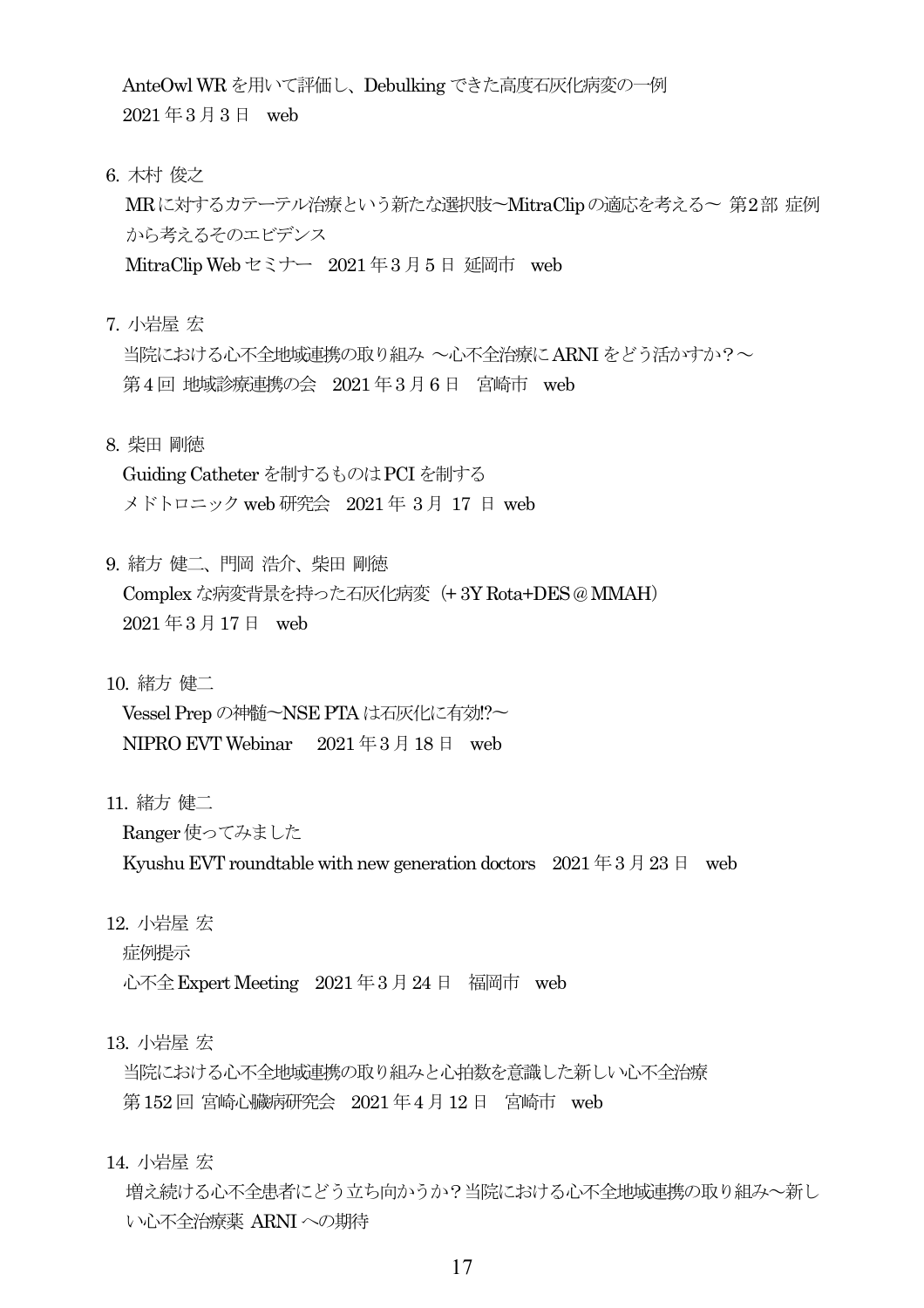ARNI Heart Failure Webinar 2021 年4 月19日 札幌市 web

15. 緒方 健二

高度屈曲・石灰化病変に対してローターブレーターを用いた一例 ~当院のrotablator+DES の成績を添えて~ 第66回宮崎インターベンション研究会 2021年4月20日 web

16. 小岩屋 宏

症例提示

心不全治療を考える会 2021 年4 月22日 福岡市 web

17. 木村 俊之

MRに対するカテーテル治療という新たな選択肢〜MitraClipの適応を考える〜 第2部 症例 から考えるそのエビデンス

MitraClip Web セミナー 2021 年5 月14 日 宮崎市 web

18. 小岩屋 宏

HBR 症例におけるリスク軽減のためのステント選択 ~COMBO stentへの期待~ 済生会福岡総合病院 症例検討会 2021 年6 月4 日 宮崎市 web

19. 木村 俊之

MR に対するカテーテル治療という新たな選択肢 ~MitraClip の適応を考える~ 第2 部 症例から考えるそのエビデンス

MitraClip Web セミナー 2021 年6 月4 日 都城市 web

20. 小岩屋 宏

知っておきたい肺高血圧症の早期診断と治療法 2021 年度 第2回 生涯学習研修会 2021 年6月6 日 宮崎市 web

21. 柴田 剛徳

石灰化病変への治療ストラテジー

Optimal PCI & Medical Treatment Conference 国立循環器病センター関連病院研究会 2021 年6 月17日 web

22. 小岩屋 宏

ARNI が変える これからの新しい心不全治療 児湯医師会学術講演会 2021 年6 月17日 宮崎市 web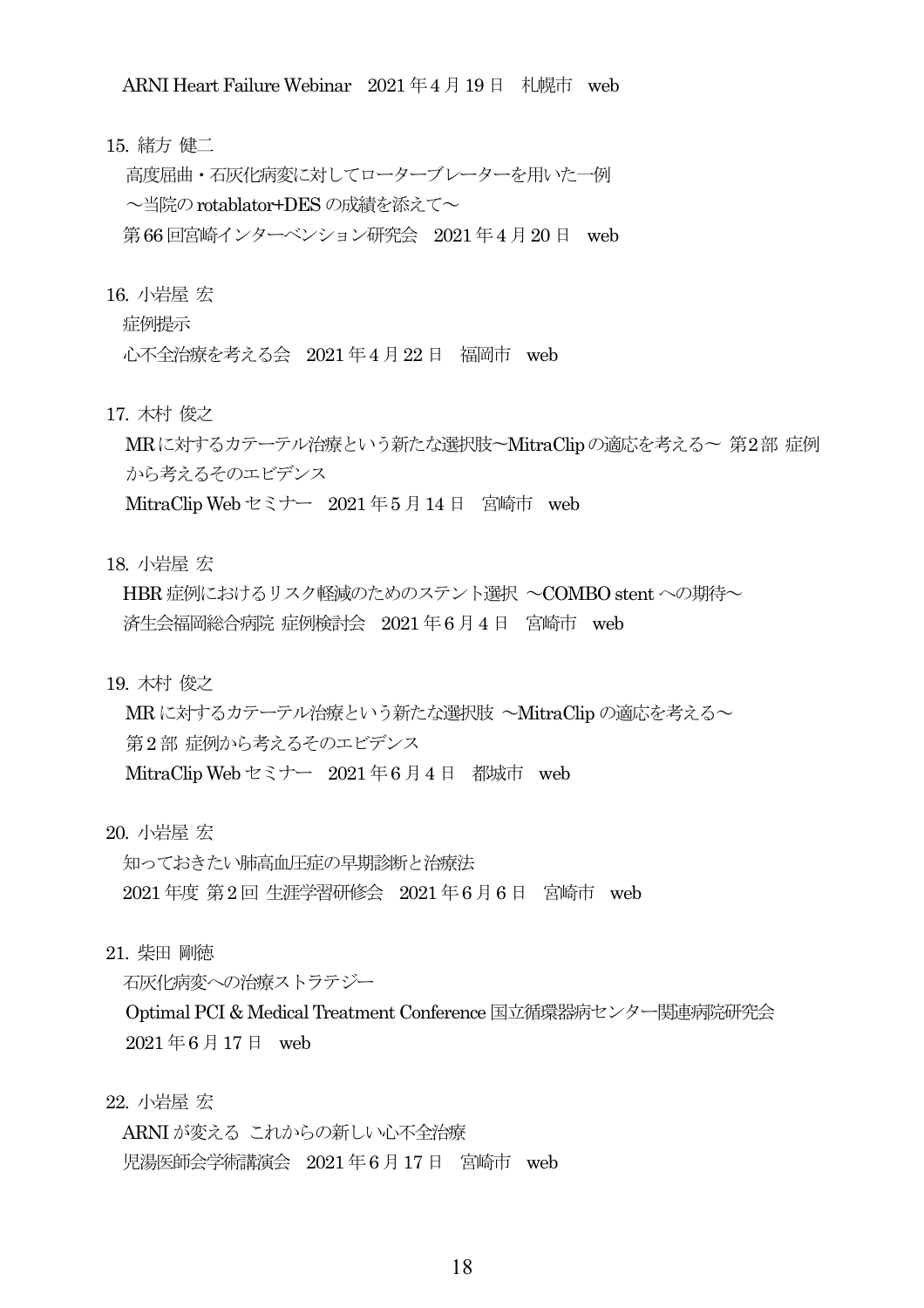23. 小岩屋 宏

DOAC: direct oral anticoagulant が静脈血栓症(VTE)治療にもたらしたパラダイムシフトを 振り返る

VTE Web Seminar in 宮崎 2021 年6 月22日 宮崎市 web

24. 木村 俊之

MRに対するカテーテル治療という新たな選択肢~MitraClipの適応を考える~ 第2部 症例 から考えるそのエビデンス

MitraClip Web セミナー 2021 年6 月25 日 日南市 web

25. 柴田 剛徳

国内における急性心筋梗塞治療の現状と課題 第154回宮崎心臓病研究会 2021 年6 月28 日 宮崎市

26. 小岩屋 宏

症例提示

九州治療戦略検討会 2021 年7 月27 日 福岡市 web

- 27. 小岩屋 宏
	- インターベンション医と考える ~ARNI が変える、新しい心不全治療~

Interventionist HF Meeting-How to use ARN- 2021 年7月28 日 福岡市 web

28. 小岩屋 宏

心不全地域連携の輪を広げるための当院の取り組み 第8回 地域連携で心不全を考える会 2021年8月3日 宮崎市 web

29. 緒方 健二

WHY IN.PACT?

Medtronic EVT case study meeting 2021年9月3日 web

30. 木村 俊之

高齢弁膜症患者に対するカテーテル治療

~今後の適応拡大と過去5 年間の宮崎県内におけるTAVI 治療について~ 宮崎医療連携セミナー ~高齢者心疾患を考える~ 2021 年9 月13 日 web

31. 友添 漢介

コロナワクチン接種の関与が疑われた劇症型リンパ球性心筋炎の1例 第13回実地医家のための心エコー図勉強会 2021年9月14日 web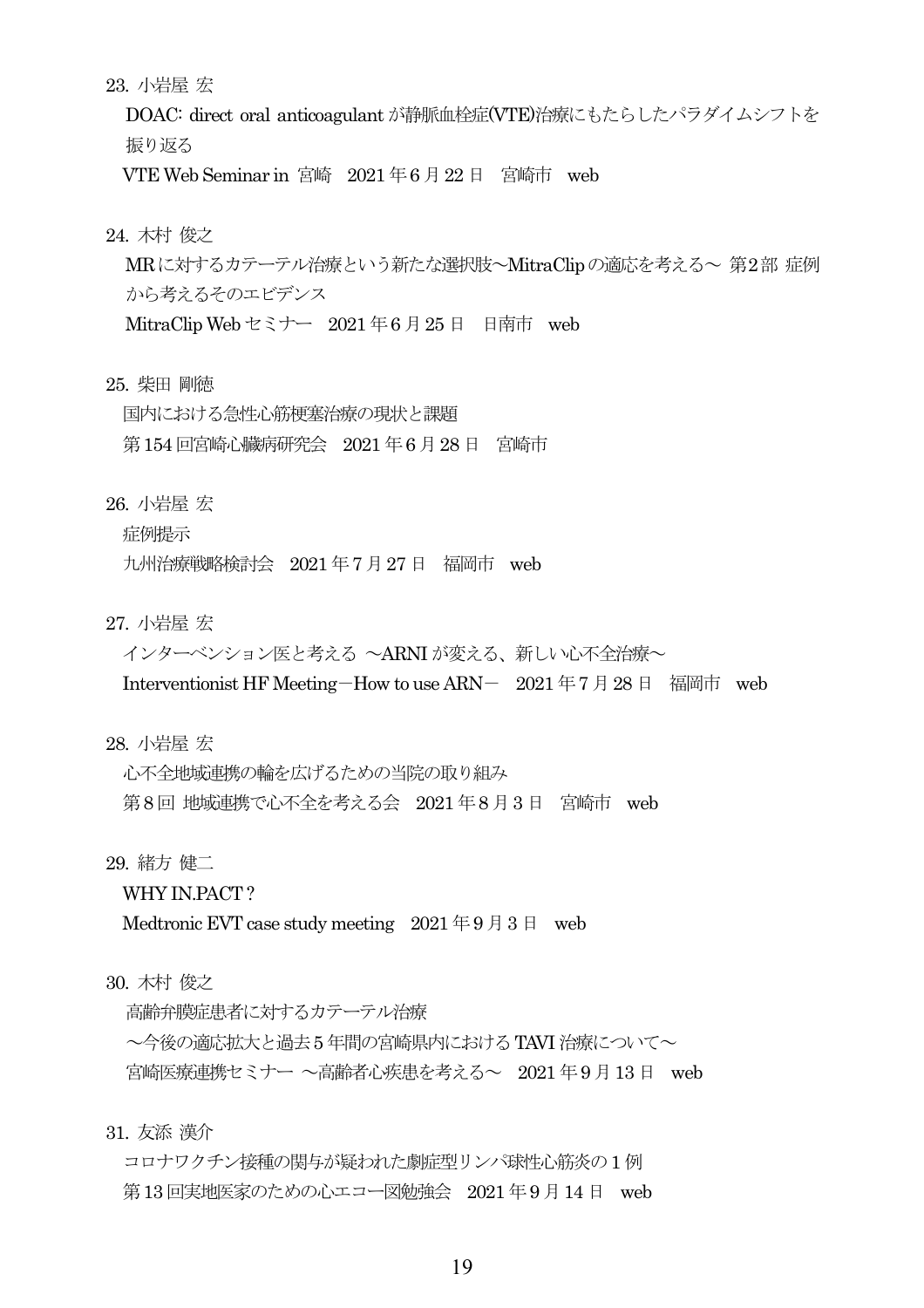32. 緒方 健二

My SFA strategy "Miyaishi-style"

Terumo EVT 塾 2021年9月15日 web

33. 小岩屋 宏

二度あることは三度ある PCI complications~Bail out は冷静・的確・確実に…

Circle of PCI conference~PCI で遭遇する合併症~ 2021 年9 月28 日 福岡市 web

34. 木村 俊之

高齢弁膜症患者に対するカテーテル治療 ~今後の適応拡大と過去5 年間の宮崎県内におけるTAVI 治療について~ 児湯内科医学会学術講演会~高齢者心疾患を考える~ 2021 年10 月13日 web

35. 西野 峻

急性心筋梗塞後の僧帽弁弁葉リモデリング現象 ~連続的心エコー図評価と病理学的観察を用いた評価~ 第157回宮崎心臓病研究会 2021年10月20日 web

36. 小岩屋 宏

心不全治療にARNIは必要か? ~当院における心不全地域連携の取り組み~ 心不全診療勉強会 2021 年10 月26 日 日田市 web

37. 小岩屋 宏

HBR 症例におけるリスク軽減のためのステント選択 ~COMBO stent への期待~ 嬉野医療センター 症例検討会 2021 年10 月29 日 嬉野市

38. 足利 敬一

当院でのS-ICD 植込みと作動状況 第158回宮崎心臓病研究会 2021 年11 月1 日 宮崎市

39. 緒方 健二

削ってやろっっっ!!!

第67回宮崎インターベンション研究会 2021年11月2日 web

40. 木村 俊之

知って得する!カテーテルで治す心臓弁膜症の現状 ~最新のAS治療適応と潜在患者を見逃さない問診・聴診のコツ~ 宮崎市郡内科医会学術講演会 2021 年11 月8 日 web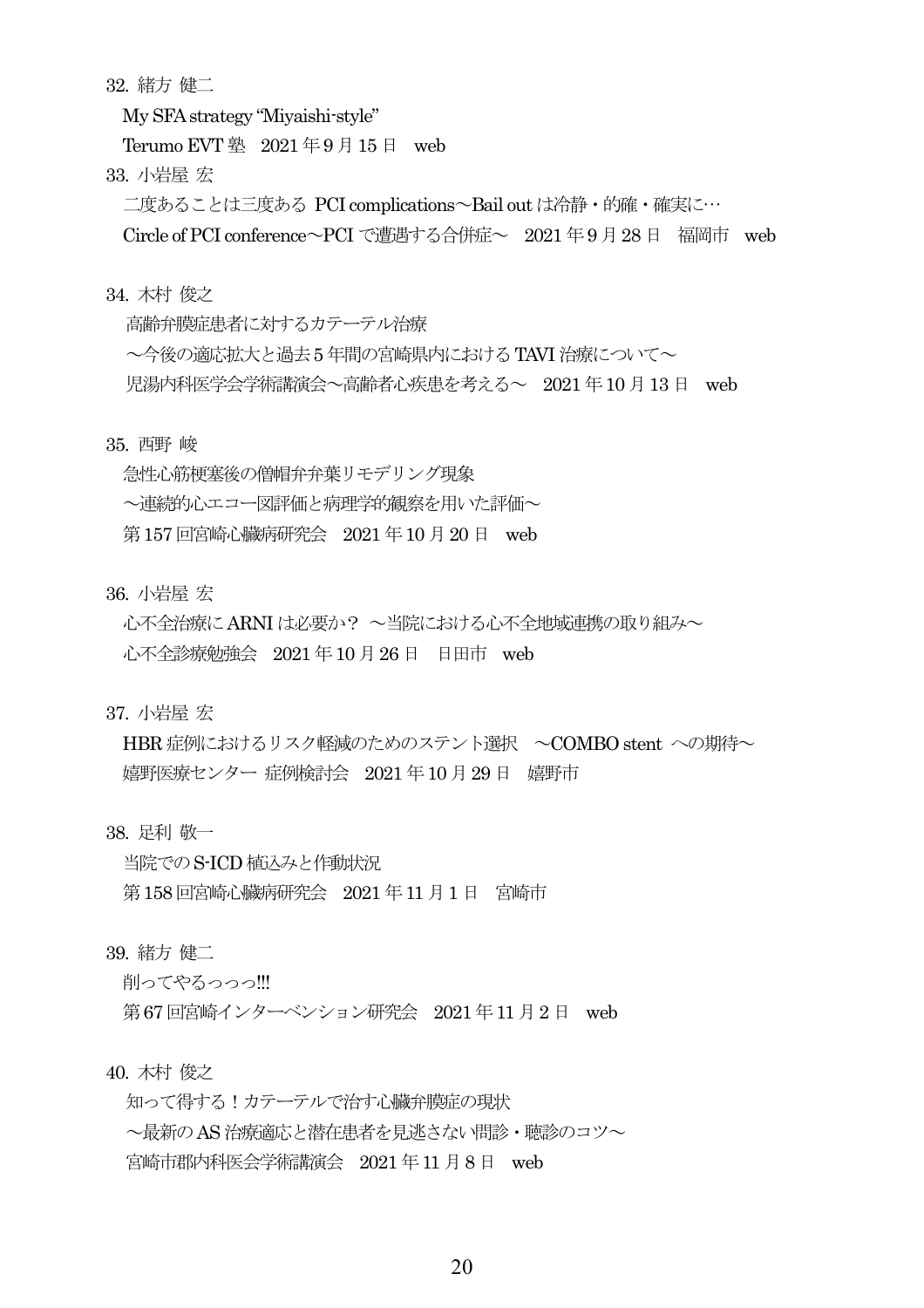41. 柴田 剛徳

複雑な石灰化病変への治療戦略 Decision Making Process

B-RoCK 2021 年11 月10 日 京都市 web

42. 緒方 健二

腹部動脈瘤術後にVBXを留置した2例

ILLIAC AVOGADO study WEB EVENING OF CLINICAL DISCUSSION

2021 年11 月29日 web

43. 木村 俊之

高齢弁膜症患者に対するカテーテル治療 ~今後の適応拡大と過去5 年間の宮崎県内におけるTAVI 治療について~ 第2回宮崎医療連携セミナー〜高齢者心疾患を考える〜 2021年12月3日 web

44. 西野 峻

症例報告:遅発型ファブリー病患者の診断および治療経験 ファブラザイムVirtual Speaker Tour in Kyushu/Chugoku 2021 年12月6 日 web

45. 緒方 健二

Re;think of Zilver PTX

九州PTX症例検討会 2021 年12 月17日 福岡

46. 緒方 健二

PAD 治療における SCS の位置付け (循環器内科医からの視点) SCS summit in Miyazaki  $2021 \n\text{#} 12 \n\text{#} 21 \n\text{#}$  web

#### その他・講演

1. 柴田 剛徳

ロータブレーターについて

福井県中村病院 WORKSHOP Special Lecture 2021 年 1 月 8 日 web

2. 渡邉 望

'How I do it!!'

弁形成セミナー:日本心臓弁膜症学会@Web 2021 年2 月6 日 web

3. 渡邉 望

ガイドラインから学ぶ弁膜症と不整脈up-to-date ~病診連携の役割をふまえて~ 心臓弁膜症WEB セミナー 2021 年2 月17 日 熊本市 web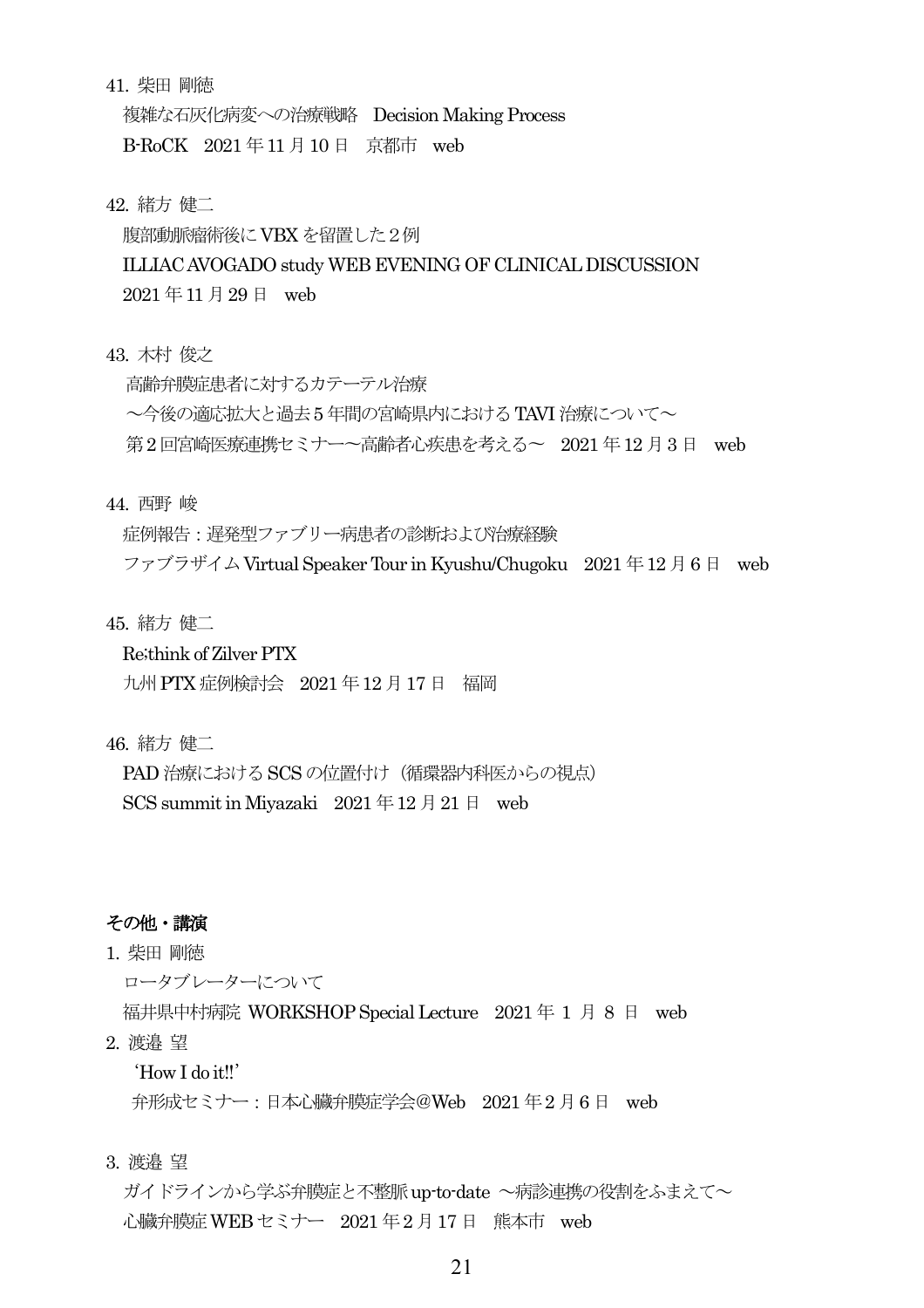4. 足利 敬一

不整脈薬物治療ガイドライン 2020 改訂版 - 一心房細動を中心にー 中部地区抗凝固療法講演会 2021 年4 月21 日

5. 足利 敬一

コロナ禍での心房細動アブレーション周術期の抗凝固療法 地域連携Web Seminar –カテーテルアブレーション周術期管理における抗凝固療法 2021 年5 月20日 web

6. 足利 敬一

不整脈薬物治療ガイドライン 2020 改訂版 - 一心房細動を中心に一 児湯内科医会学術講演会 2021 年5 月25 日

7. 栗山 根廣

Iatrogenic Aortic Dissection CVIT-TV  $2021 \n\text{ } \# 6 \n\text{ } \# 24 \n\text{ } \# 1$  web

8. 柴田 剛徳

Diamondback360 OAS three Years-Experience 講演会 2021年6月26日 web

9. 柴田 剛徳

PCI の合併症 EVENING SEMINER ~東京ベイ・浦安市川医療センター、宮崎市郡医師会病院~ 2021 年7 月13日

10. 木村 俊之

Winking Coronary Sign を認めた ACS の 1 例 EVENING SEMINER へ東京ベイ・浦安市川医療センター、宮崎市郡医師会病院へ 2021 年7 月13日

11. 柴田 剛徳

ROTA Case Conference 日本医大武蔵小杉病院、京都市立病院、西知多総合病院 WORKSHOP Lecture 2021年7月21日 web

12. 柴田 剛徳

DCA の有用性について

特別講演 済生会熊本病院内講演会 2021 年7月28 日 web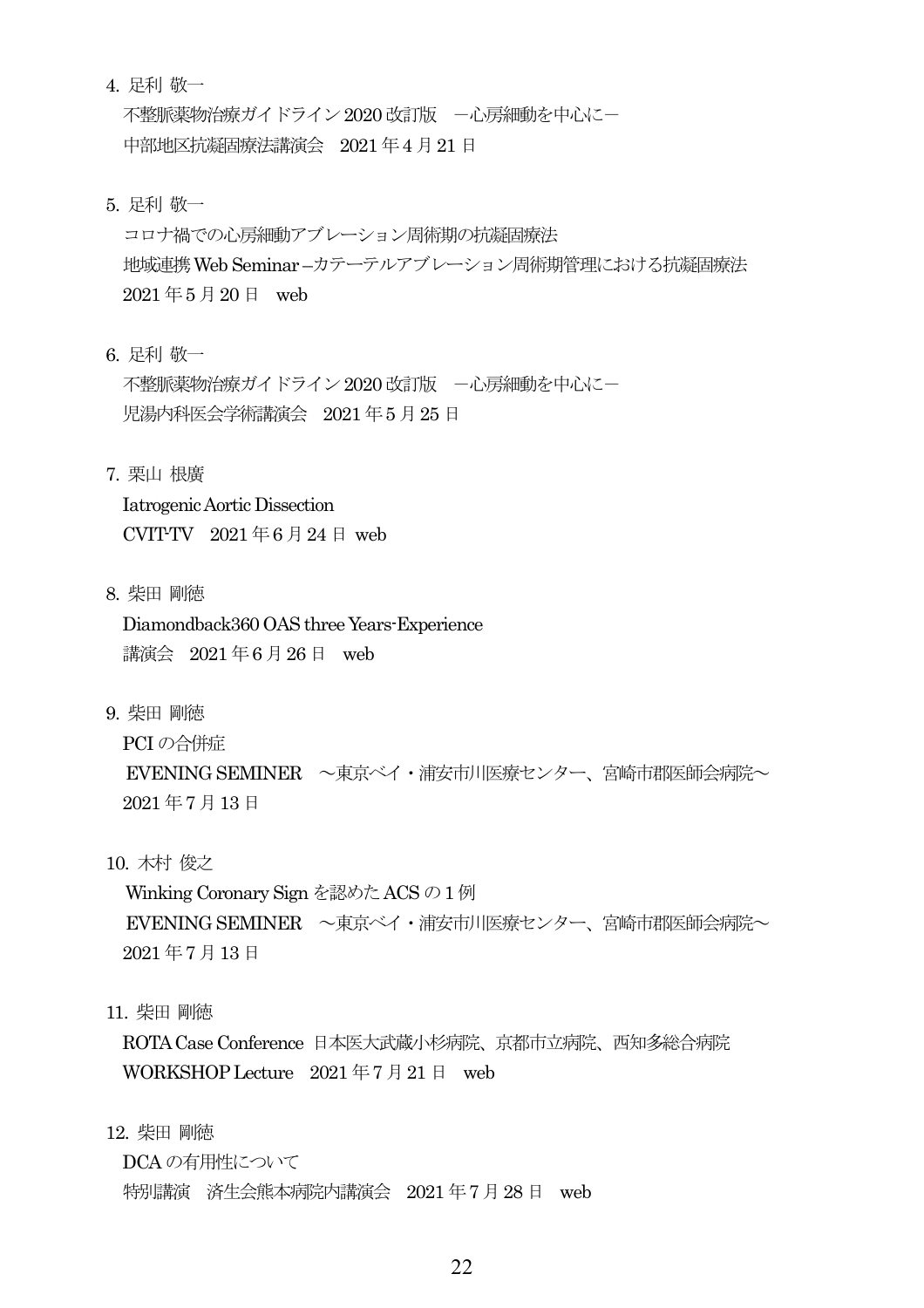13. 柴田 剛徳

ROTA Case Conference 東京労災病院、甲南医療センター、上越総合病院 WORKSHOP Lecture 2021年8月31日 web

#### 14.足利 敬一

どうしたらいいの?超高齢者心房細動の抗凝固療法 宮崎医療連携セミナー 高齢者の心疾患を考える 2021 年9 月13 日

15. 足利 敬一

当院での心房細動アブレーションstrategy OKINAWA EP Web Seminar  $2021 \n\equiv 9 \n\equiv 27 \n\equiv$  web

## 16. 柴田 剛徳

複雑な石灰化病変への治療戦略 Decision Making Process 石灰化治療の最前線2021 講演会 2021 年9 月28 日 web

17. 柴田 剛徳

複雑な石灰化病変への治療戦略 Decision Making Process 倉敷中央病院内WORKSHOP Special Lecture 2021 年10 月15日

18. 柴田 剛徳

ROTA Case Conference 那須赤十字病院、九州中央病院、松江生協病院 WORKSHOP Lecture  $2021 \n\equiv 10 \n\equiv 26 \n\equiv \text{web}$ 

19. 柴田 剛徳

高度石灰化病変への治療 九州大学循環器内科関連病院 講演会 2021 年10 月27 日 web

20. 柴田 剛徳

高度石灰化病変への治療

神戸大学循環器内科関連病院 講演会 2021 年10 月28 日 web

21. 足利 敬一

「心房細動と心不全」 一最新の話題についてー 南那珂医師会学術講演会 2021 年11 月4日

22. 足利 敬一

「アブレーション周術期のダビガトランブリッジ・スイッチについて考える」